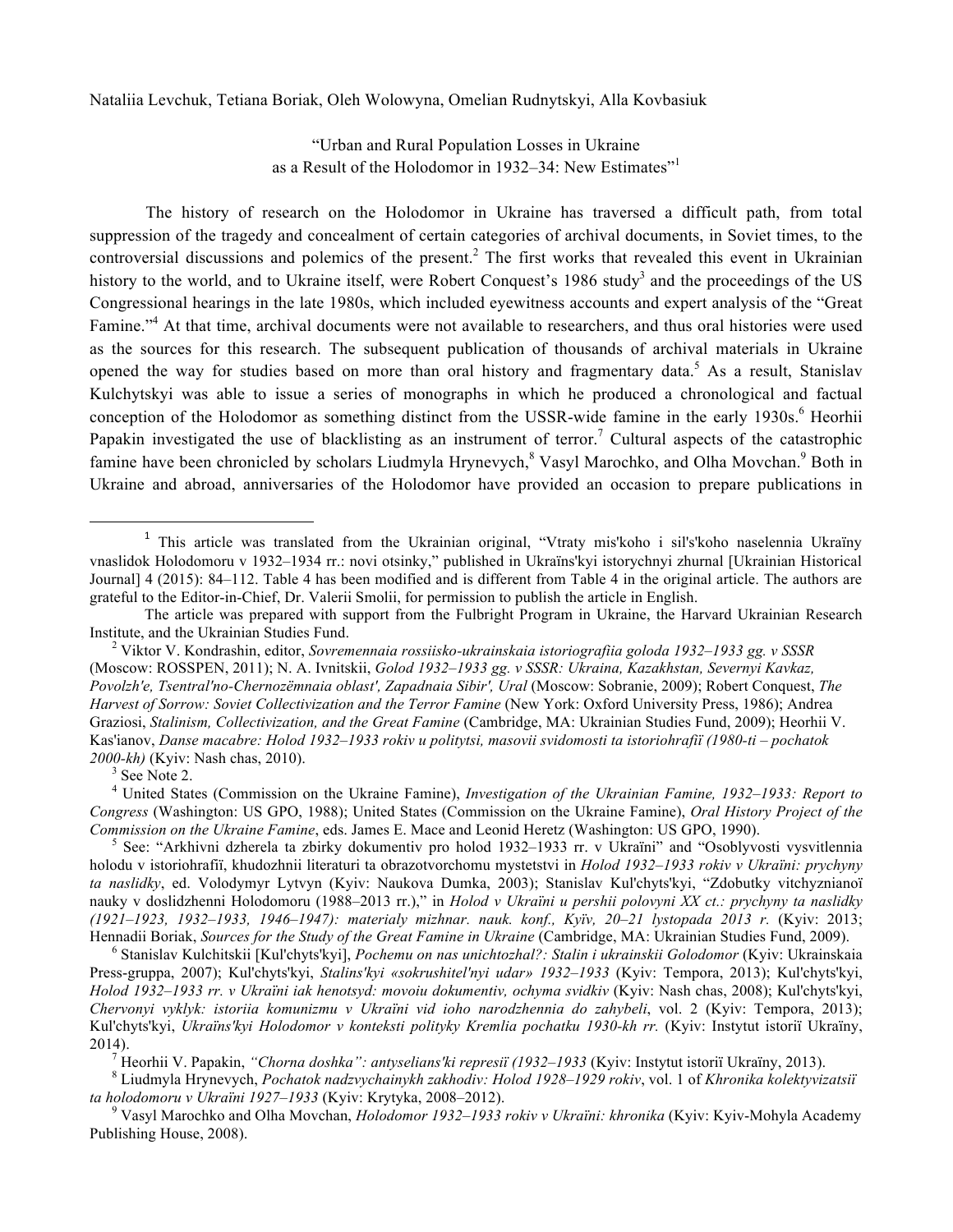commemoration of the victims and publicize the latest research.<sup>10</sup> Marochko is currently completing his work on a massive encyclopedia of the Holodomor.

Public awareness was greatly enhanced by the publication of the fundamental 19-volume National Book of Memory of the victims of the 1932–33 Holodomor in Ukraine.<sup>11</sup> Its summary volume contains conceptual essays on the subject, and oblast volumes contain both documents and oral accounts from each given region. A unique anthology on the Holodomor, which includes key publications and documents, was produced in Canada for English-speaking readers.<sup>12</sup> Another scholarly accomplishment, which spurred further theoretical work on the issue, was Roman Serbyn's discovery of a text published by Raphael Lemkin, the founder of genocide studies, in which Lemkin, who himself coined the term *genocide*, identifies the Holodomor as a classic example of genocide.<sup>13</sup> Also notable are more recent works by American historians Timothy Snyder and Norman Naimark.<sup>14</sup>

In 2003–15, an electronic archive of the Holodomor was established that contains the full texts of relevant documents (primarily those already published) as well as substantial bibliographic resources and references. This constitutes a definite milestone in the "archival revolution" on the Holodomor that has brought *primary sources* into scholarly circulation.<sup>15</sup> In cooperation with Ukrainian and international researchers, the Harvard Ukrainian Research Institute is using the latest technologies to create an interactive atlas of the Holodomor.<sup>16</sup> In total, the bibliography of works on the Holodomor today numbers over 18 thousand titles,<sup>17</sup> including oral histories, archival documents, and numerous scholarly and popular studies.

Many people believe that a distinction should be made between at least two periods in the history of the 1932–33 famine in the Ukrainian SSR. During the first (which comprises the major part of 1932), famine occurred as a result of grain requisition campaigns and the partial or complete confiscation of grain; this was similar to the famines in other agricultural regions of the USSR. The second period (late 1932 and first half of 1933) was characterized by a catastrophic rise in mortality in Soviet Ukraine, caused by the total seizure of grain and other food stores, a prohibition on leaving the republic, and the malicious use of blacklisting.<sup>18</sup> The seizure of foodstuffs and use of other harsh repressive measures were designed to force Ukrainian peasants to relinquish all their grain to the state and work on the collective farms; essentially, the state used terror by famine to quash

<sup>10</sup> Lytvyn, *Holod 1932–1933 rokiv v Ukraïni: prychyny ta naslidky*; *Holodomor 1932–1933 rokiv v Ukraïni: prychyny, demohrafichni naslidky, pravova otsinka: Mat. mizhnar. nauk. konf., Kyïv, 25–26 veresnia 2008 roku* (Kyiv: Kyiv-Mohyla Academy Publishing House, 2009); *Holod v Ukraïni u pershii polovyni XX st.*<br><sup>11</sup> Ihor Iukhnovs'kvi et al. eds., *Natsional'na knyha pam'iati zherty Holodomoru 1932–1933 rokiv v Ukraïni* (Kviv: Vyd-

vo Oleny Telihy, 2008); see also Valerii Vasyl'iev and Roman Podkur, *Natsional'na knyha pam'iati zhertv Holodomoru* 

<sup>1932–1933</sup> rokiv v Ukraïni, vol. 7 of Entsyklopediia istoriï Ukraïny (Kyiv: Naukova Dumka, 2010).<br><sup>12</sup> Bohdan Klid and Alexander J. Motyl, comp. and ed., *The Holodomor Reader: A Sourcebook on the Famine of 1932–* 

*<sup>1933</sup> in Ukraine* (Toronto: CIUS Press, 2012). <sup>13</sup> Raphael Lemkin, *Soviet Genocide in Ukraine: Article in 28 Languages*, ed. Roman Serbyn, comp. Olesia Stasiuk,

<sup>&</sup>lt;sup>14</sup> Timothy Snyder, *Bloodlands: Europe Between Hitler and Stalin* (New York: Basic Books, 2010); Norman M. Naimark, *Stalin's Genocides* (Princeton, NJ: Princeton University Press, 2010).

<sup>&</sup>lt;sup>15</sup> *Elektronnyi arkhiv Holodomoru v Ukraïni 1932–1933 rokiv*, Institute of History of Ukraine, National Academy of Sciences of Ukraïne, http://www.history.org.ua/?discussion&nazva=\_Holod\_.

<sup>&</sup>lt;sup>16</sup> "About The Great Famine Project" *Mapa: Digital Atlas of Ukraine, Harvard Ukrainian Research Institute*, April 2015, http://gis.huri.harvard.edu/the-great-famine.html. <sup>17</sup> Stanislav Kul'chyts'kyi, L. M. Bur'ian, I. Rikun, eds., *Holodomor v Ukraïni 1932–1933 rr.: bibliohrafichnyi* 

*pokazhchyk* (Odesa–Lviv: Vyd-vo M. P. Kots, 2001) [2nd edn publ. by Odesa: Vyd-vo Studiia Hegotsiant, 2008]; Mykola Shytiuk and Kateryna Nazarova, *Holodomor 1932–1933 rokiv v Ukraïni v suchasnii istoriohrafiï (1986–2009 roky)*

<sup>&</sup>lt;sup>18</sup> Stanislav Kul'chyts'kyi, *Holodomor 1932–1933 rr. iak henotsyd: trudnoshchi usvidomlennia* (Kyiv: Nash chas, 2007); Papakin, *"Chorna doshka".*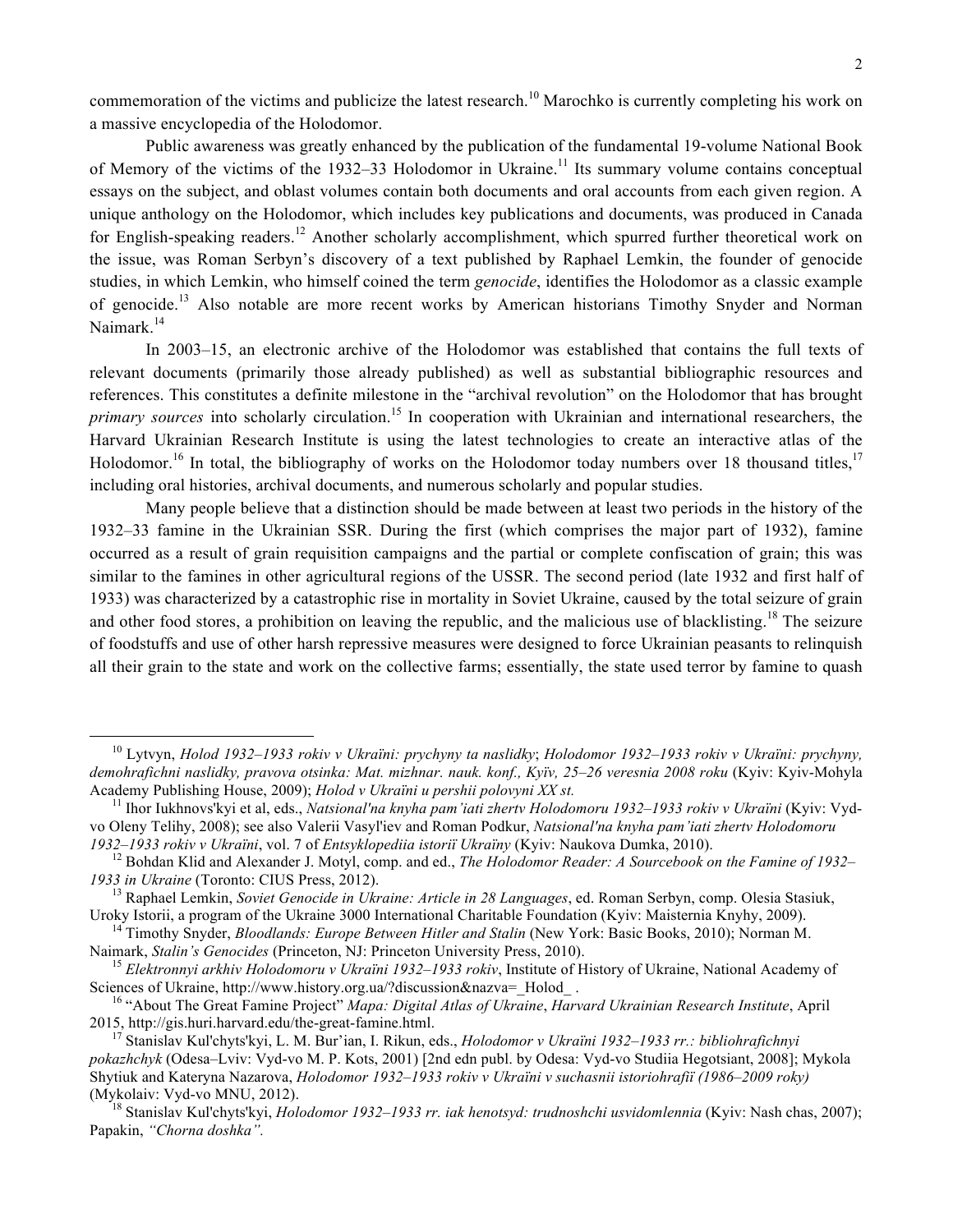the resistance of the peasantry and to destroy the national identity and economic self-sufficiency of the Ukrainian people.<sup>19</sup>

The majority of works published on the Holodomor contains political and economic analysis, while demographic aspects are less developed. In fact, the demographic cost of Stalin's policy of forced collectivization and accelerated industrialization was very high. According to our estimates, in 1932–34 approximately 8.7 million deaths in the USSR were caused by famine.<sup>20</sup> Three Soviet republics account for nearly 98% of these losses: Ukraine (3.9 m), Russia (3.3 m), and Kazakhstan (1.3 m). In relative losses, that is, per 1,000 population, Ukraine cedes first place to Kazakhstan: losses from starvation constituted 22% of the total population in Kazakhstan, 13% in Ukraine, 3% in Russia, and less than 2% of the population in other republics of the USSR.

Using demographic methods, estimates by different researchers of the toll of the 1932–33 famine in the Ukrainian SSR range from 2.6 to 5 million persons.<sup>21</sup> Until the state archives were opened at the end of the 1980s, estimating the population losses was difficult, due to fragmentary or insufficient demographic information. The situation has changed over the last two decades, as obstacles to studying the formerly forbidden famine topic have gradually begun to disappear. The opening of Union-level and regional archives, and the resulting availability of population statistics from the 1930s, have created new opportunities to estimate the demographic consequences of the Holodomor. For example, access to archival materials from the 1926, 1937, and 1939 censuses, as well as vital statistics and migration data from the 1930s, have made it possible for experts to do more substantive calculations, and to differentiate between losses due to excess deaths and lost births (birth deficits).<sup>22</sup> Thanks to the availability of detailed demographic and statistical data, it has also become

<sup>19</sup> Kul'chyts'kyi, *Stalins'kyi «sokrushitel'nyi udar»*; Kul'chyts'kyi, *Holod 1932–1933 rr. v Ukraïni iak henotsyd*; V. Vasylenko, *Holodomor 1932–1933 rokiv v Ukraïni iak zlochyn henotsydu: pravova otsinka* (Kyiv: Vyd-vo Oleny Telihy, 2009); Oleksandra Veselova, Vasyl Marochko, Olha Movchan, *Holodomory v Ukraïni, 1921–1923, 1932–1933, 1946– 1947: Zlochyny proty narodu* (Drohobych: Vidrodzhennia, 2008). <sup>20</sup> Omelian Rudnytskyi, Nataliia Levchuk, Oleh Wolowyna, Pavlo Shevchuk, "Famine losses in Ukraine in 1932 to

<sup>1933</sup> within the context of the Soviet Union," in *Famines in European Economic History: The Last Great European*  Famines Reconsidered, eds. Declan Curran, Lubomyr Luciuk, and Andrew Newby (London: Routledge, 2015).<br><sup>21</sup> Conquest, *The Harvest of Sorrow*; Sergei Maksudov, *Poteri naseleniia SSSR* (Benson, VT: Chalidze, 1989); J. Valli

F. Meslé, S. Adamets, Serhii. Pyrozhkov, "A New Estimate of Ukrainian Population Losses During the Crises of the 1930s and 1940s," *Population Studies* 56, no. 3 (2002): 249–64.

<sup>&</sup>lt;sup>22</sup> Omelian Rudnytskyi, "Demohrafichni naslidky holodu 1932–1933 rr. v Ukraïns'kii RSR," *Istoriia narodnoho hospodarstva ta ekonomichnoï dumky Ukraïns'koï RSR* 24 (1990): 22–26; Serhii Pyrozhkov, *Trudovoi potentsial v demograficheskom izmerenii* (Kyiv: Naukova Dumka, 1992); Serhii Maksudov, "Demohrafichni vtraty naselennia Ukraïny u 1930–1938 rokakh," *Ukraïns'kyi istorychnyi zhurnal* 1 (1991): 121–27; Maksudov*,* "Otsinky vtrat naselennia Ukraïny v roky kolektyvizatsiï," *Filosofs'ka i sotsiolohichna dumka* 4 (1992): 118–31; Maksudov, "Nekotorye problemy izucheniia poter' naseleniia v gody kollektivizatsii," in *Problemy narodonaseleniia v zerkale istorii*, eds. V. Elizarov and I. Troitska (Moscow: MAKS Press, 2010); Maksudov, "The Influence of New Data on the 1937 and 1939 Censuses in the Calculation of Population Decreases in 1926–1937 and 1939–1945," paper presented, International Conference on the Soviet Population in the 1920s and 1930 (Toronto, 1995); Kul'chyts'kyi and Maksudov, "Vtraty naselennia Ukraïny vid holodu 1933 r.," *Ukraïns'kyi istorychnyi zhurnal* 2 (1991): 2–12; Evgenii Andreev, Leonid Darskii, Tatiana Kharkova, *Naselenie Sovetskogo Soiuza: 1922–1991 gg.* (Moscow: Nauka, 1993); S. Uitkroft [Stephen Wheatcroft], "O demograficheskikh svidetel'stvakh tragedii sovetskoi derevni v 1931–1933 gg.," in *Tragediia sovetskoi derevni: Kollektivizatsiia i raskulachivanie, dokumenty i materialy v 5 tomakh, 1927–1939*, eds., Viktor Danilov, Roberta Manning, Lynne Viola, vol. 3 (Moscow: ROSSPEN, 2001); Wheatcroft, "Sovremennye predstavleniia o prirode i urovne smertnosti vo vremia goloda 1931–1933 gg. v Ukraine," in *Komandyry velykoho holodu: Poïzdky V. Molotova i L. Kahanovycha v Ukraïnu ta na Pivnichnyi Kavkaz, 1932–1933 rr.*, eds. Valerii Vasyl'ev and Iurii Shapoval (Kyiv: Heneza, 2001); Vallin, Meslé, Adamets, Pyrozhkov, "A New Estimate…"; F. Mesle, Zh. Vallen et al., *Smertnist' ta prychyny smerti v Ukraïni u XX stolitti* (Kyiv: Stylos, 2008) [Ukrainian translation of F. Meslé and J. Vallin, *Mortalité et causes de décès en Ukraine au XXe siècle : la crise sanitaire dans les pays de l'ex-URSS* (Paris: Inst. National d'Études Démographiques, 2003]; R. W. Davies and Stephen Wheatcroft, *The Years of Hunger: Soviet Agriculture, 1931–1933*, book 5 of *The Industrialization of Soviet Russia*  (London: Palgrave Macmillin, 2009).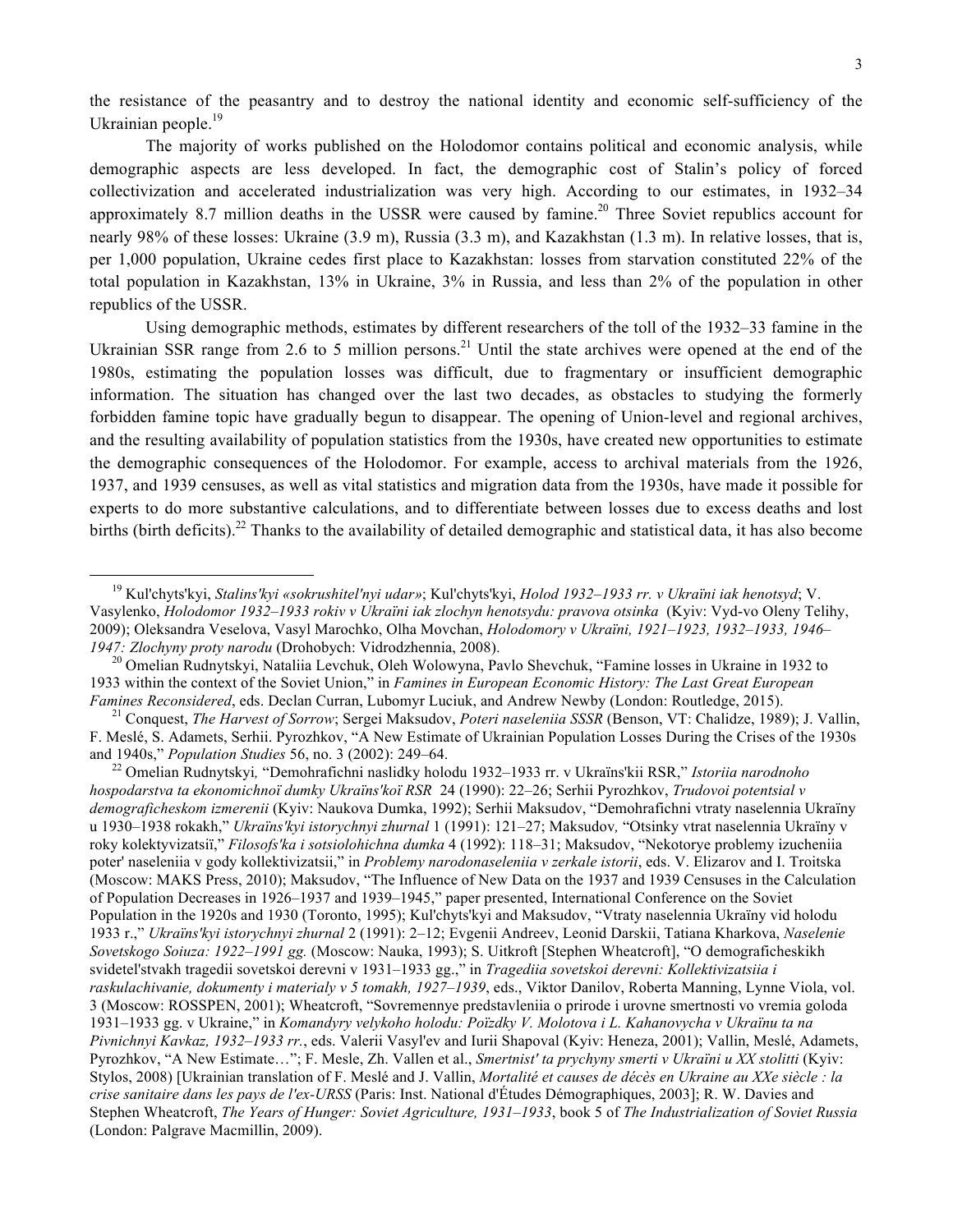possible to use the population reconstruction method to estimate losses due to excess deaths by age and sex, as well as birth losses by sex. $^{23}$ 

Most studies of the demographic effects of the 1932–33 famine in Soviet Ukraine focus primarily on losses relative to the entire population. Furthermore, they are usually considered as losses to the peasantry, which suffered most from the undue burden of the grain requisitions and seizure of all food stores; estimates of urban population losses, however, are almost nonexistent. At the same time, archival documents show that the acute food shortage in the early 1930s also had an extremely negative effect on urban living conditions.<sup>24</sup> Urban residents also starved and suffered losses during the famine, albeit noticeably fewer than rural residents. In our opinion, there is an urgent need for in-depth research into the difference in urban-rural population losses in the Ukrainian SSR from the 1932–33 famine, and for identification of possible hypotheses to account for these differences. This would allow us to obtain a fuller and more accurate understanding of the scale of the famine, and of its specific features in the cities and villages of the republic.

This article presents our estimates of Ukraine's annual demographic losses resulting from the famine in 1932–34,<sup>25</sup> separately by sex and age for the urban and rural populations. Our goal was to calculate population losses, as accurately as possible, based on demographic reconstruction. This entailed the reconstruction of yearly indicators of vital statistics and migration, as well as population, for urban and rural areas during the 1927–39 intercensal period. To our mind, such an approach—in conjunction with a preliminary meticulous analysis of the data quality, and making adjustments where necessary—provides a more precise estimate of the migration component and population losses. Our research uncovered significant differences in the level and dynamics of urban and rural population losses in Soviet Ukraine caused by the Holodomor.

## **Data**

This research covers the political-administrative territory of Ukraine as it stood when the 6 January 1937 census was conducted—that is, without Western Ukraine and Crimea but including the Moldavian ASSR. To estimate population losses as a result of the Holodomor, the Ukrainian SSR's demographic dynamics were reconstructed for 1927–38, based on data from the 1926, 1937, and 1939 censuses, as well as the 1931 urban population count, and on data for vital events and migration in 1927–38. Detailed information about births and deaths in the urban and rural populations of Soviet Ukraine was found in the Russian State Archive of the Economy (RGAE) and the Central State Archive of Higher Government Agencies and Administration of Ukraine (TsDAVOVU), and augmented with personal papers of the Ukrainian demographer Yurii Korchak-Chepurkivsky.<sup>26</sup> We also had access to total annual births and deaths by sex for 1927–38, distributions of birth

 $^{23}$  For estimates of losses for USSR by age and sex, see: Evgenii Andreev, Leonid Darskii, Tatiana Kharkova, "Istoriia naseleniia SSSR: 1920–1959 gg.," *Istoriia statistiki*, vol. 3–5(1) (Moscow: Goskomstat SSSR, 1990): 3–181; for Russia, see: Evgenii Andreev, Leonid Darskii, Tatiana Kharkova, *Demograficheskaia istoriia Rossii: 1927–1959* (Moscow: Informatika, 1998); for Ukraine, see: Vallin, Meslé, Adamets, Pyrozhkov, "A New Estimate...."

<sup>&</sup>lt;sup>24</sup> Elena Osokina, *Za fasadom "stalinskogo izobiliia": Raspredelenie i rynok v snabzhenii naseleniia v gody industrializatsii: 1927–1941* (Moscow: ROSSPEN, 1999); O. Movchan, V. Hudz', "Povsiakdenne zhyttia na pidpryiemstvakh i novobudovakh," in *Ukraïns'ke radians'ke suspil'stvo 30-kh rr. XX st." narysy povsiakdennoho zhyttia: kolektyvna monohrafiia* (Kyiv: Instytut istoriï NAN Ukraïny, 2012); Roman Podkur, Valerii Vasyliev, Petro Kravchenko, Volodymyr Petrenko, eds., *Nastroï ta povedinka naselennia Podillia v umovakh stalins'koï revoliutsiï "zhory": 1928–1940*

<sup>&</sup>lt;sup>25</sup> An explanation of the necessity to estimate population losses for 1932–34 (instead of the traditional 1932–33) is given in the section "Methods," subsection "General Methodology."

<sup>&</sup>lt;sup>26</sup> See Korchak-Chepurkivskyi's personal archive at the M. V. Ptoukha Institute of Demography and Social Studies at the National Academy of Sciences of Ukraine.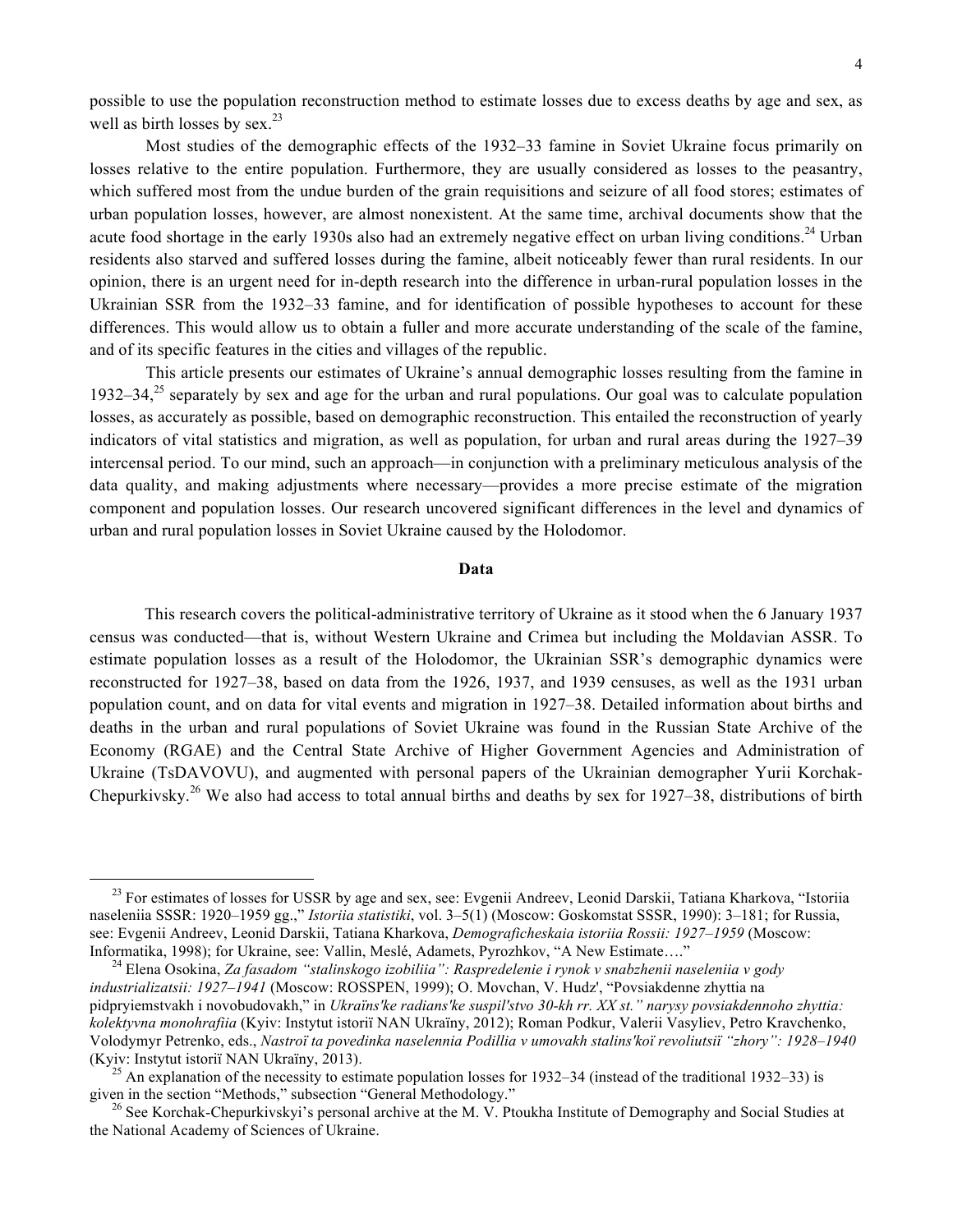by mother's age and of death by sex and age for all years except 1932, and distribution of infant deaths by birth month and death month for all years except 1932.<sup>27</sup>

Migration statistics are available only for the Ukrainian SSR urban population. In particular, there are annual net migration data for 1927–38, and distributed by sex and age for 1931 and 1933–38, and by migration streams for 1933–38.<sup>28</sup> The reconstruction of rural migration statistics was based on an analysis of numerous studies that estimated various kinds of movement, which allowed us to systematize and reconcile available statistics on the forced and voluntary migration of peasants to and from Soviet Ukraine during the period under investigation.

## **Methods**

*General methodology.* A few issues needed to be resolved before estimating demographic losses resulting from the Holodomor. First, although we had nearly complete time series of births and deaths for the intercensal period, we needed to carry out a meticulous critical analysis and adjustment of them before they could be used. This was necessary because of the incomplete registration of births and deaths—in particular, massive undercount during the famine years, and also the deliberate falsification of data from the 1939 Census for the Ukrainian SSR by the Soviet government, in order to conceal the extent of the losses caused by the Holodomor. Thus, in order to credibly recreate the demographic dynamics for the 1927–38 period, both the summary census results, as well as vital statistics and migration data had to be adjusted.

Second, there are differences in the ways that population losses have been determined as a result of famine, and in the methodological approaches to calculating them. The demographic effect is not limited only to the rise in mortality, but it also includes lost births. We define the demographic losses caused by the famine as the difference between the reconstructed real numbers of births and deaths (affected by the famine) in 1932–34 and the hypothetical "normal" numbers of births and deaths had there been no famine. In this way, we make a distinction between *direct* population losses from famine, resulting from excess deaths, and *indirect* losses, resulting from lost births.

Third, we estimated Ukraine's demographic losses as a result of the Holodomor for the three-year period from 1932 to 1934, and not for 1932–33, as is traditionally accepted in historiography, both in Ukraine and abroad. We justify expanding the timeframe of famine-related losses because (a) our analysis of month-bymonth mortality showed significant levels of mortality in 1934, which exceeded the corresponding 1935 and 1936 rates; and (b) as shown below, the level of indirect losses, that is, lost births, was just as high in 1934 as in 1933.

The following estimation steps, conducted separately for urban and rural populations, were carried out to estimate Ukrainian SSR population losses as a result of the 1932–34 famine: (1) adjustment of the population size and age-sex composition data from the 1926, 1937, and 1939 Censuses and the 1931 urban count;<sup>29</sup> (2) reconstruction and adjustment of birth and death statistics; (3) reconstruction of migration statistics; (4) determining the balance<sup>30</sup> of changes in total population size in 1927–39, taking into account urban-rural reclassification (urban settlements reclassified into rural ones and vice-versa); (5) reconstructing population data by sex and age for every year of the intercensal period; and (6) calculating hypothetical non-crisis births and

<sup>&</sup>lt;sup>27</sup> Russian State Archive of the Economy (Rossiiskii gosudarstvennyi arkhiv ekonomiki [RGAE]), f. 1562, op. 20, d. 41, 43, 46, 49, 59, 61–62, 80, 86, 88, 121, 125, 127, 153; op. 329, d. 20, 22–23, 54, 56–57, 134, 256, 260, 268 (archive

numbering indicates *fond* "collection," *opis*, "series," *delo* "file").<br><sup>28</sup> RGAE, f. 1562, op. 20, d. 20, 22, 27, 29–30, 34, 38, 73, 75–76, 118, 143, 145, 147.<br><sup>29</sup> Tsentral'noe upravlenie narodo-khoziaistvennogo uchët *URSR 1931 roku* (Kharkiv: Narodne hospodarstvo ta oblik, 1933).<br><sup>30</sup> Demographic balance, population reconstruction, and rural-urban reclassifications are covered in corresponding

subsections under the section "Methods."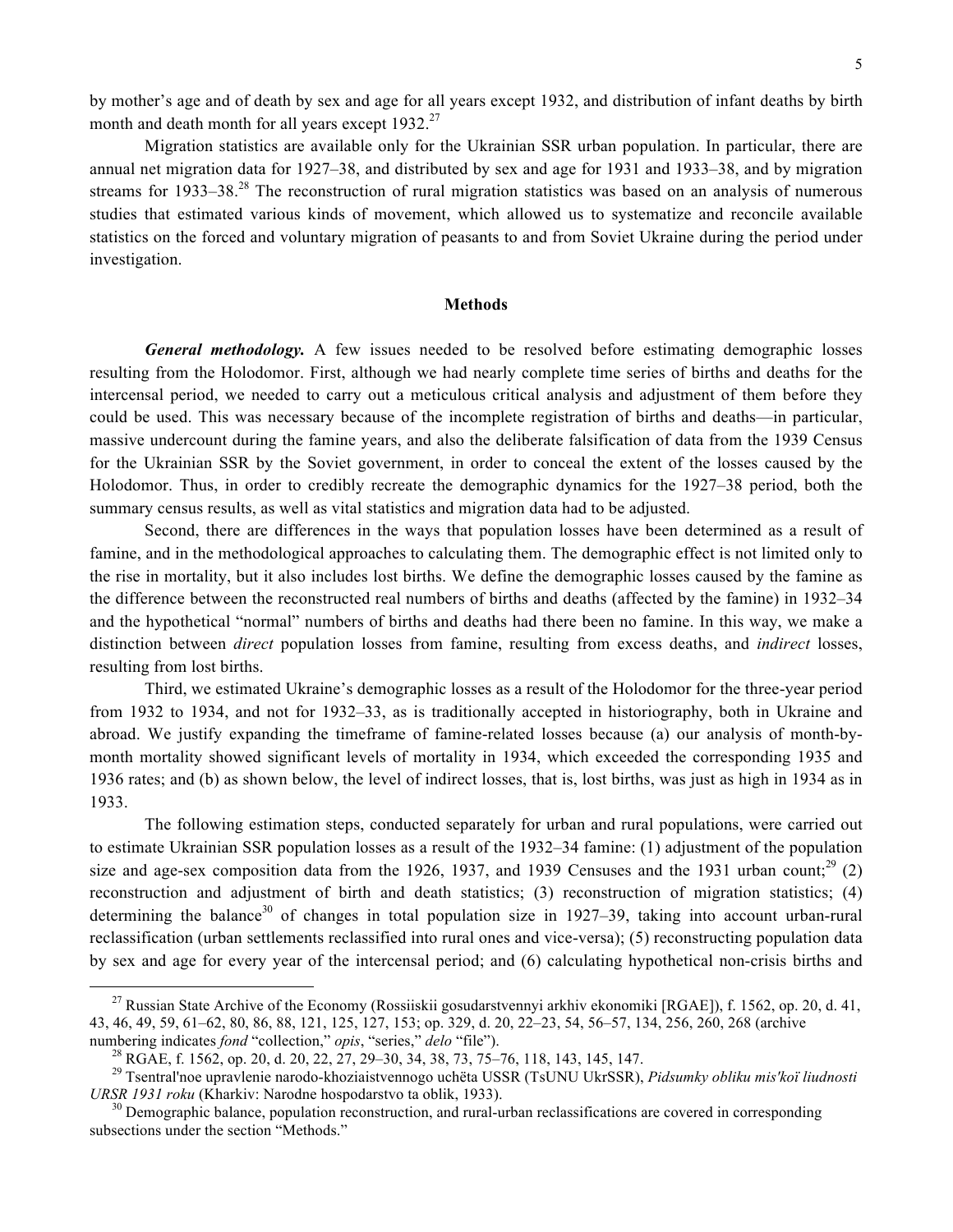deaths (had there been no famine) for 1932, 1933, and 1934, estimating the direct and indirect population losses for these years.

*Adjustment of the 1926, 1937, and 1939 Censuses.* The majority of researchers has acknowledged that the quality of the Soviet Censuses of 1926 and 1937 is completely satisfactory. Korchak-Chepurkivsky was the first to attempt to estimate the extent of the 1926 Census undercount, particularly with respect to the infant population.<sup>31</sup> Drawing on his methods, we calculated that the probable number of children 0–4 years old who were not registered in 1926 amounted to 242,800 persons (0.8% of the total population).

The results of the Soviet Census of 1937—the first conducted after the famine and collectivization showed the population to be significantly smaller than what had been projected by the Central Administration of National Economic Records and by Joseph Stalin in 1933 and 1934; in fact, these projections motivated the discreditation and destruction of part of the census results. Only toward the end of the 1980s it was discovered that the allegations levelled against the organizers of the 1937 Census and the quality of the census results were unfounded.<sup>32</sup> The absence of population age-sex composition in the 1937 census data prevented us from calculating an adjustment to the undercount of children, as we were able to do for  $1926$ .<sup>33</sup> Therefore, for this adjustment we applied the undercount correction for the total USSR population in 1937 suggested by Andreev et al., which amounted to 0.43% for the urban and rural populations.<sup>34</sup>

Additionally, we made adjustments to the results of the Soviet Censuses of 1926 and 1937 by redistributing military (army) personnel, proportionately to the size of the urban and rural populations. This was done in order to eliminate distortions in the age composition of the urban population, because military garrisons were usually located in cities, and the numbers of military personnel serving in them during the census periods were attributed to the corresponding urban populations.

Another matter was the need to remove unsubstantiated adjustments from the official results of the 1939 Census, which our estimates indicated had deliberately overstated the population of the Ukrainian SSR by 803,600 persons (or 2.6%). The opening of archives in the late 1980s allowed experts to determine the scope and type of these falsifications, which were intended to conceal the effects of the Holodomor.<sup>35</sup> Researchers have established that the falsifications consisted of two basic types of "adjustments": (1) inflated coefficients of the undercount and of the so-called *control forms*; <sup>36</sup> and (2) redistribution of the population of *special groups* especially prisoners—in order to conceal the locations where they were clustered (primarily in the Russia's Far East and Far North). Thus, from archival data we established that the census forms of 798,800 people held in Soviet concentration camps were reallocated, of which  $383,600$  were falsely assigned to Ukraine.<sup>37</sup> Examining

<sup>&</sup>lt;sup>31</sup> Korchak-Chepurkivs'kyi, "Sproba analizu."

<sup>&</sup>lt;sup>32</sup> Mark Tolts, "Repressirovannaia perepis'," *Rodina* 11 (1989): 56–61; Andrei Volkov, "Perepis' naseleniia SSSR 1937 g.: Istoriia i materialy," in *Ekspress-informatsiia: Seriia "Istoriia statistiki"* [Express-Information: History of Statistics Series], vol. 3–5, part. II (Moscow: Informtsentr Goskomstata SSSR, 1990) [in Russian]; F. Livshits, "Perepis' naseleniia 1937 g." [Population census of 1937] in *Demograficheskie protsessy v SSSR: Sbornik nauchnykh trudov* [Demographic

<sup>&</sup>lt;sup>33</sup> Valentina Zhiromskaia and Iurii Poliakov, *Vsesoiuznaia perepis' naseleniia 1937 g.: Obshchie itogi* [All-Union Population Census of 1937: Total Results] (Moscow: ROSSPEN, 2007) [in Russian].

<sup>&</sup>lt;sup>34</sup> Andreev, Darskii, Kharkova, *Istoriia naselenia SSSR*.<br><sup>35</sup> Iurii Poliakov, ed., *Vsesoiuznaia perepis' naseleniia 1939 goda: Osnovnye itogi* [All-Union Population Census of 1939: Main Conclusions] (Moscow: Nauka, 1992) [in Russian]; RGAE. – F. 1562. – Op. 329. – D. 279.<br><sup>36</sup> During the 1939 Census, control forms were filled out for people who were residing somewhere other than where

they had been living. The completed control forms, which contained a number of questions from the census form, were sent to wherever the people were living at the time of the census. In this way, they checked to be sure there was a census form for each person. If the person was absent, the control form was accepted as equivalent to the census form. Thus, they were able to achieve a maximum population count. <sup>37</sup> Iurii Simchenko, ed., *Perepis' 1939 g.: Dokumental'nye istochniki Tsentral'nogo Gosudarstvennego Arkhiva* 

*Narodnogo Khoziaistva (TsGANKh) SSSR* [1939 Census: Documentary Sources from the Central State Archive of the National Economy (TsGANKh) of the USSR], parts 1–15 (Moscow: Institut etnologii i etnicheskoi antropologii AN SSSR,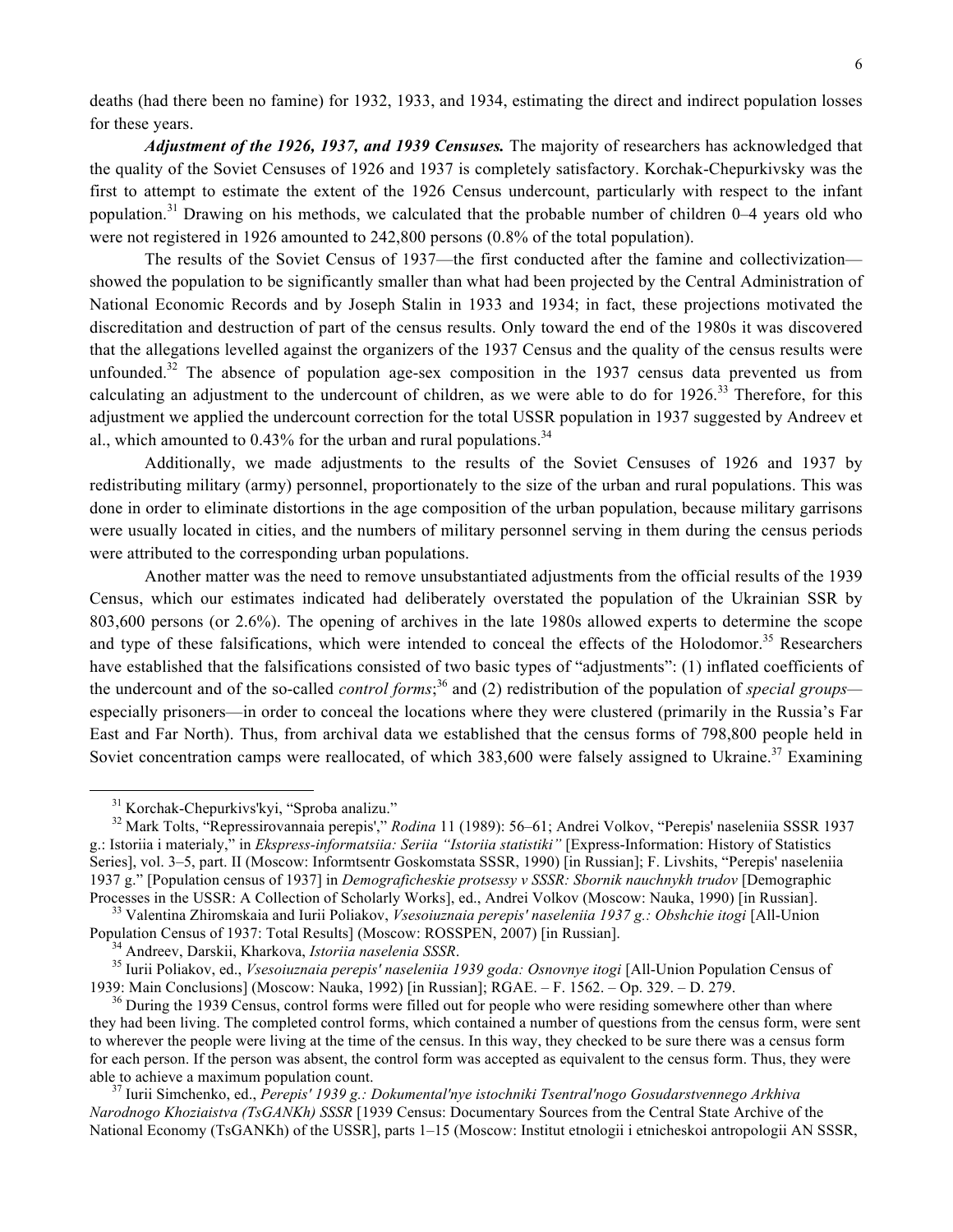the Census's original count allowed us to determine that when reallocating the census forms, larger numbers were assigned to the regions that suffered most from the famine.<sup>38</sup> In addition, we determined that the census forms of military personnel were also reallocated, with the intent of hiding the locations of military bases and army formations.

A detailed description of our methodology for correcting the results of the 1939 Census, including the age structure of the population, is described in detail in a separate paper;<sup>39</sup> therefore, we shall only provide a general description here. In order to correct population size, we started with the original civilian population, then added the "special groups" (military personnel, civilians connected to the NKVD, employees of the People's Commissariat of Internal Affairs, prisoners, and "special settlement" populations) and eliminated unjustifiably high adjustments. A memorandum addressed to Stalin and Molotov (dated March 1939) from Nikolai Voznesenskii, director of the State Planning Committee under the Council of Ministers of the USSR, and Ivan Sautin, director of its Central Administration for Economic Accounting, refers to a 0.68% adjustment to the control forms and a 1% adjustment to the census undercount. We regard both these figures as inflated, given that the 1939 Census was prepared and conducted quite thoroughly, thus calling into question the need for any adjustment at all. Instead, we accept a reasonable control form adjustment to be 0.38%, as estimated by Andreev et al.;<sup>40</sup> and by our own calculations, the adjustment to the census undercount should be 0.3%.

After factoring in corrections in the three censuses, the urban and rural populations of the Ukrainian SSR at the beginning of 1927 increased by 0.6% and 0.9% over the official numbers, totaling 5,318,600 for urban and 23,969,400 for rural populations, respectively. The urban and rural populations at the beginning of 1937 increased by 0.4%, to 9,720,200 and 19,137,800 persons, respectively. By eliminating the distorting adjustments from the results of the 1939 Census, the Ukrainian SSR population shrank by 1.2% in cities and 3.4% in the countryside, to 11,051,600 and 19,091,000 persons, respectively.

*Adjustment of vital statistics (births and deaths) in 1927–38.* Reconstruction of the rate of natural population growth was based on births and deaths registered annually between 1927 and 1939, on the age distribution of deaths, and on the distribution of birth by mother's age for all the years in the intercensal period except 1932.<sup>41</sup> Data for 1932 was estimated by extrapolating 1927–31 trends of the respective age-specific indicators. As has already been noted, in order to reconstruct a complete and accurate picture of Ukraine's demographic dynamics in 1927–38, it was necessary to correct the statistics for natural population growth numbers of registered births and deaths—by estimating their undercount. This was done taking into account the following facts.

 

<sup>1990) [</sup>in Russian]; Mark Tolts, "The Soviet Censuses of 1937 and 1939: Some Problems of Data Evaluation" (paper presented, International Conference on the Soviet Population in the 1920s and 1930, University of Toronto, 27–29 January 1995),

https://www.academia.edu/1522451/The Soviet Censuses of 1937 and 1939 Some Problems of Data Evaluation; D. Bogoiavlenskii, "O prypyskakh v perepisi 1939 goda" [On registrations in the 1939 Census], *Demoskop Weekly* 571–72 (14–31 October 2013), http://demoscope.ru/weekly/2013/0571/arxiv01.php#\_ENR\_XXXVI [in Russian]. <sup>38</sup> Andreev, Darskii, Kharkova, *Istoriia naselenia SSSR*; Simchenko, ed., *Perepis' 1939 g.*; Valentina Zhiromskaia,

<sup>&</sup>quot;Vsesoiuznye perepisi naseleniia 1926, 1937, 1939 gg.: istoriia podgotovki i provedeniia [The 1926, 1937, and 1939 All-Union Censuses: A history of how they were prepared and conducted], *Istoriia SSSR* [History of the USSR] 3 (1990): 84– 103 [in Russian]. <sup>39</sup> Omelian Rudnytskyi, Nataliia Levchuk, Oleh Wolowyna, Pavlo Shevchuk, Alla Kovbasiuk*,* "Demography of a Man-

Made Human Catastrophe: The Case of Massive Famine in Ukraine 1932–1933," *Canadian Studies in Population* 42, nos.

<sup>&</sup>lt;sup>40</sup> Andreev, Darskii, Kharkova, *Istoriia naselenia SSSR*.<br><sup>41</sup> RGAE, f. 1562, op. 329, d. 20; Central Statistical Administration of the Ukrainian SSR [Tsentral'ne statystychne upravlinnia Ukraïns'koï RSR], *Pryrodnyi rukh naselennia Ukraïny: 1924–1929* [Vital Statistics of Ukraine's Population: 1924–29] (Kharkiv: TsSU UkrRSR and Hospodarstvo Ukraïny, 1927–1932) [in Ukrainian] (also publ. as *Statystyka Ukraïny* 106, 117, 154, 169, 193, and 213).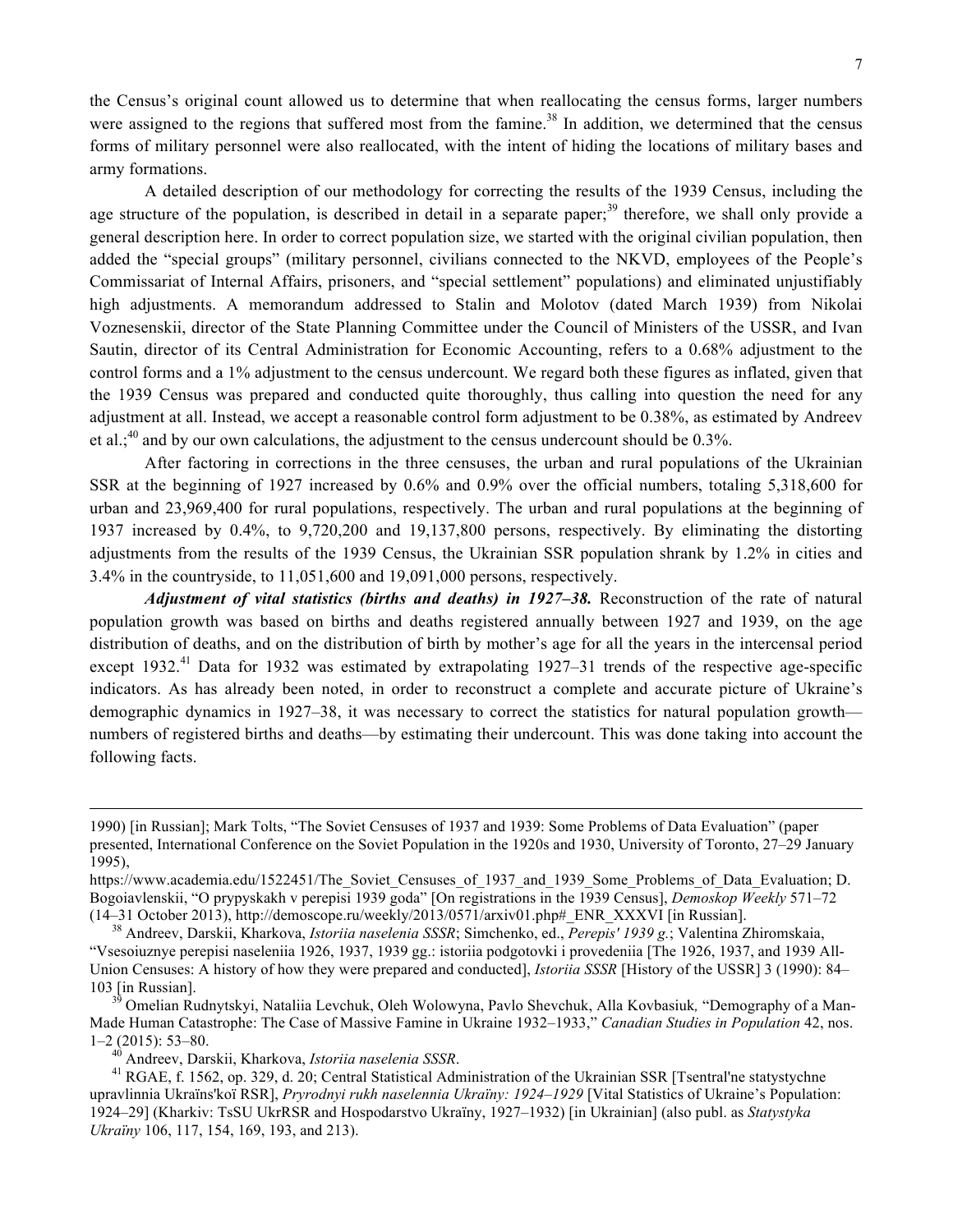First, demographic research and data quality control measures implemented by the Central Statistical Administration (TsSU) in the late 1940s revealed a systematic undercount in the registration of vital statistics. Moreover, the undercount of deaths was significantly higher than the undercount of births, leading to an inflated natural growth rate and inflated current population estimates.<sup>42</sup> Second, registration of births and deaths was more accurate in cities than in rural areas; therefore, the urban records of natural population growth were more complete than the rural ones. Third, the undercount of births and deaths during the famine years was significantly greater than in the pre- and post-crisis periods. Widespread starvation and the catastrophic rise of

mortality in 1932–34 led to a significant deterioration—and in some places complete collapse—of the vital statistics registration system. For example, a review of the rural vital statistics record in March 1934 showed a severe undercount of deaths; some village councils had even run out of registration forms.<sup>43</sup> This necessitated various methodological approaches on our part to adjust the data for the crisis years of 1932–34, as well as for the non-crisis years 1927–31 and 1935–38. A detailed description of this methodology is given in another article;<sup>44</sup> therefore, only a general overview of the main steps is provided here.

Undercount factors were estimated separately for three components: annual number of births, annual number of infant deaths (up to one year of age), and annual number of deaths after the first year of life. For the non-crisis years of 1927–31 and 1935–38, the infant mortality adjustment was calculated based on Khomenko and Kolner's method,<sup>45</sup> by comparing infant mortality during the first six months of life to corresponding rates in Hungary, which had a similar mortality regime. Adjustment of births was done on the basis of Korchak-Chepurkivsky's correction of infant mortality  $(1929)^{46}$  The number of deaths at age one year or older was adjusted using the correction developed by TsSU USSR. Also, we added 149,700 men who were executed during the Great Terror (1937–38) to the years 1937 and 1938, as these deaths had not been registered.<sup>47</sup> These calculations were done separately for the urban and rural population of Soviet Ukraine.

For the crisis years of 1932–34, our adjustments were done as follows. First, urban births and deaths of all ages were adjusted using the same methodology as for the non-crisis years. Next, we adjusted the number of births and infant deaths for the entire population. According to our calculations, the undercount of infant deaths constituted nearly 50% of the total number of unregistered births in 1932, 66% in 1933, and 100% of the birth undercount in 1934. For the rural population, adjusted numbers of births and deaths were estimated by subtracting the corresponding numbers for urban populations from the total. The final step for the crisis years consisted in performing an age distribution of the number of undercounted deaths.

The results of these calculations showed that the undercount of total deaths in Ukraine before the start of the crisis—that is, during a relatively "normal" period—was, on average, 7% in urban and 12.8% in rural areas, while the birth undercount was 1.7% and 2.7%, respectively. Then, registration of demographic events deteriorated considerably during the crisis years, especially in rural areas. For example, in 1932 approximately every fifth death (21.9%) and 13.6% of births among rural residents went unrecorded, whereas in cities the

<sup>&</sup>lt;sup>42</sup> Central State Archive of Higher Government Bodies and Administration of Ukraine (Tsentral'nyi derzhavnyi arkhiv vyshchykh orhaniv vlady ta upravlinnia [TsDAVOVU] Ukraïny), f. 582, op. 11, spr. 152, 201–202, 274 (archive numbering indicates *fond* "collection," *opys*, "series," *sprava* "file").<br><sup>43</sup> RSAE, f. 1562, op. 329.<br><sup>44</sup> Rudnytskyi, Levchuk, Wolowyna, Shevchuk, Kovbasiuk, "Demography of a Man-Made Human Catastrophe."<br><sup>45</sup> A. Khomenko and R.

<sup>(</sup>Kharkiv: Hospodarstvo Ukraïny, 1930) [in Ukrainian].<br><sup>46</sup> Iurii Korchak-Chepurkivs'kyi, *Tablytsi dozhyvannia ta spodivanoho zhyttia liudnosti URSR: 1925–1926* [Life Tables

Life Expectancy of the Population of the UkrSSR: 1925–26] (Kharkiv: Central Statistical Administration of the UkrSSR,

<sup>1929) [</sup>in Ukrainian]. <sup>47</sup> TsDAVOVU, f. 582, op. 11, spr. 152, 201–202, 274; V. M. Nikol's'kyi, *Represyvna diial'nist' orhaniv derzhavnoï bezpeky v Ukraïni (kinets' 1920–1950-kh rr.): Istoryko-statystychne doslidzhennia* [Repressive Activities of Agencies of State Security in Ukraine (late 1920s to the 1950s): Historical and Statistical Investigation] (Donetsk: Donetsk National University Press, 2003) [in Ukrainian].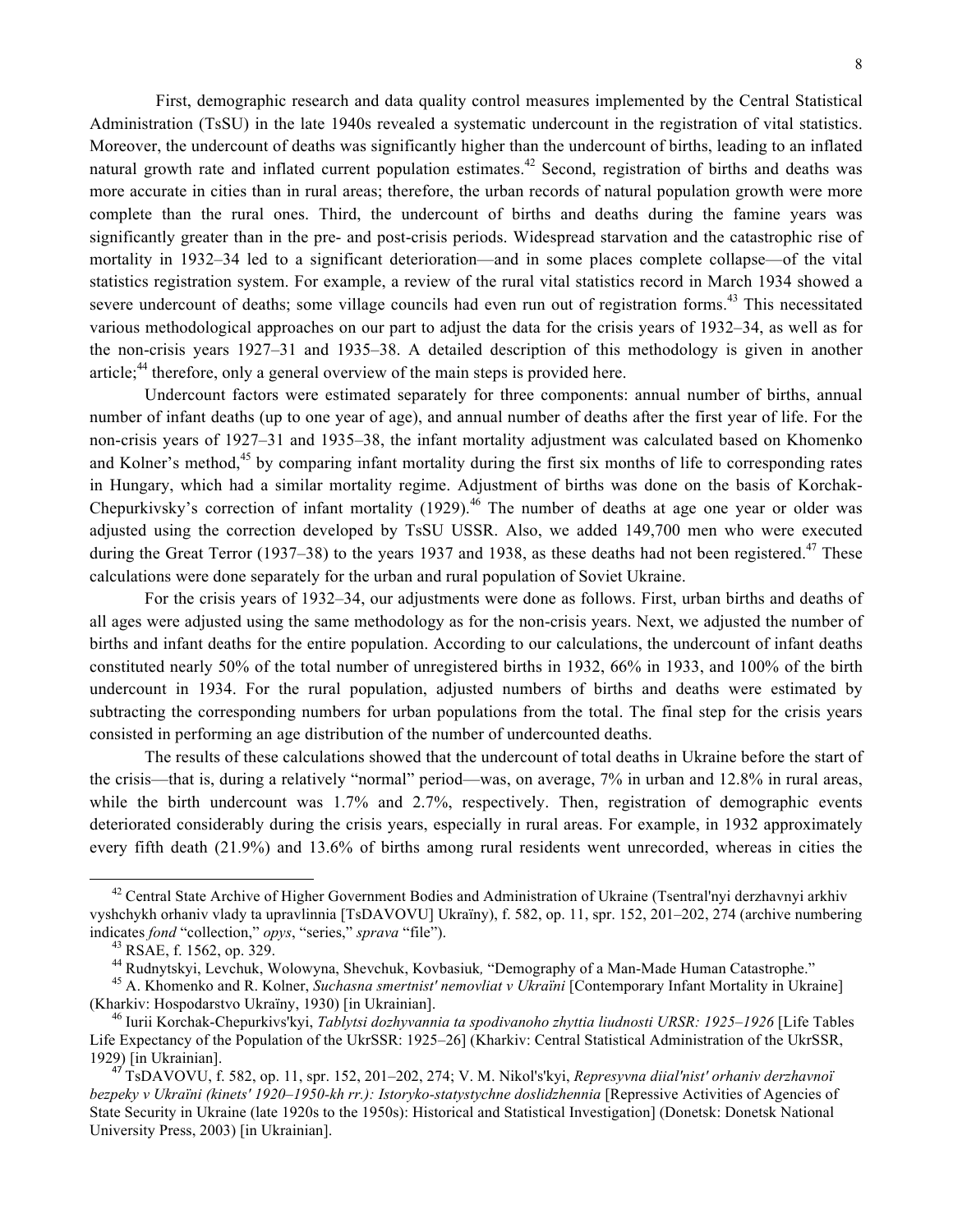percentages were 8.1% and 3.2%, respectively. In the next year—1933, at the height of the famine—we estimate that the underregistration of deaths reached 141.2% in rural and 11.9% in urban areas, while undercounts of births increased to 45.6% and 8.4%, respectively. In 1934, these indicators dropped noticeably, with approximately 6.4% of deaths and 2% of births unrecorded in urban areas, and 10.5% and 5.3%, respectively, in rural areas.

*Reconstruction of migration statistics for the urban population in 1927–38.* Considering the incomplete and, at times, fragmentary nature of the relevant statistics, reconstructing migration is the most difficult task. The intense influx of people to towns and cities throughout the 1920s required the authorities to adapt the systems for tracking movement and registering urban residents. At that time, such records were kept by "address bureaus," yet they were not found in all the urban centers. In fact, migration data from the address bureaus are only available for large cities and some industrial centers. With the introduction of the internal identification document ("passport") system in 1932, the main source of data on urban population movement was now a pass issued for urban arrivals and departures, which was to be registered at the passport bureaus.<sup>48</sup> Although the passport system did help to improve the completeness of urban population and migration records, the overall quality of migration statistics remained problematic because of inconsistent data input on the registration form for arrivals and departures, inadequate instructions for registering different groups of migrants (such as temporary arrivals), and other reasons. The registration data we collected on migration of the urban population therefore required systematization and adjustment for the undercount.

The following were used as initial data for reconstruction of the time series on urban migration in Soviet Ukraine during the intercensal period: (1) annual net migration in 1927–38; and (2) distribution of arrivals and departures by sex and age in 1931 and 1933–38.<sup>49</sup> We first determined net migration for the periods between the three censuses and the 1931 urban population count, that is, for 1927–31, 1931–37, and 1937–39.

This was done with a demographic balance equation, in which the difference between starting and ending population numbers for a given period is taken as the sum of natural population growth and in- or out-migration. Net migration for the period was obtained by subtracting natural population growth from the difference in total population. Furthermore, for each year this differential was distributed proportionally to the yearly numbers of registered net migrants in 1927–38. Migrant age and sex composition for 1927–38 was estimated using a detailed population reconstruction as the difference between total and natural growth.

*Reconstruction of migration statistics for the rural population in 1927–38.* Since no account was ever kept of the movement of peasants, there are no official statistics on rural migration for the period under investigation. We used various methods to calculate net rural migration for two separate periods, 1927–28 and 1929–38. For the first period, net migration was calculated using the demographic balance equation, namely, the difference in population at the start and end of each year, on the one hand, and the natural increase for that same year, on the other.

It was not possible to use the same method to calculate migration for 1929–38, because we did not yet have adjusted figures for rural deaths in 1932–34 (mortality adjustment for the rural population in these years was conducted after the migration calculation). Therefore, to estimate net rural migration in 1929–38, we compiled and analyzed all available archival statistics, as well as data from published materials on the internal and external movement of Soviet Ukraine's rural population. These sources are described below, divided into internal and external migration streams.

*Internal migration—migration* from rural areas to cities in the Ukrainian SSR. Contemporary migration statistics for the urban population, and particularly the distribution of arrivals and departures among the urban

 <sup>48</sup> V. Popov, "Pasportnaia sistema v SSSR (1932–1976 gg.)" [The 'passport' system in the USSR (1932–76)],

*Sotsiologicheskie issledovaniia* [Sociological Research] 8 (1995): 3–14 and 9 (1995): 3–13 [in Russian]. <sup>49</sup> RGAE, f. 1562, op. 20, d. 20, 22, 27, 29–30, 34, 38, 73, 75–76, 118, 143, 145, 147.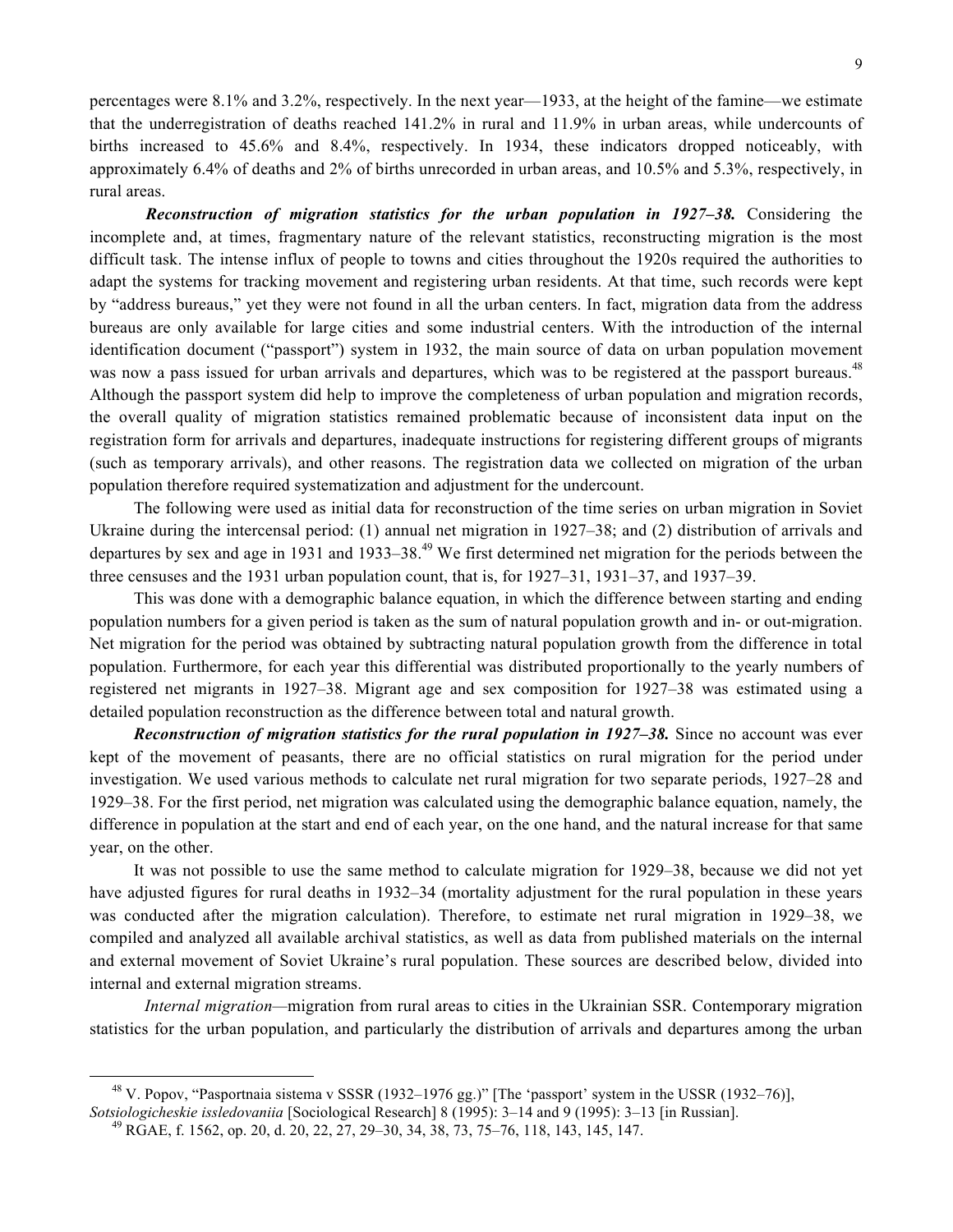population by direction of stream,<sup>50</sup> were used to calculate internal migration. Based on these data, we determined the contribution of peasants (rural population) to the growth of Ukraine's cities through migration, for each year of the period under investigation, finding their share to be 75–80%. Multiplying this proportion by the urban population's absolute net migration gave us the overall size of the migration stream from villages to cities: 3,388,000 persons in 1927–38.

Our estimate of *external rural migration* was based on the sum of nine migratory streams:

1) Transfer of prisoners out of the Ukrainian SSR in 1929–38. Information on the number of convicts moved to concentration camps and colonies abroad was obtained from research by Zemskov, Nikolsky, and Mazokhin,<sup>51</sup> who calculated it to be  $-285,000$  persons in 1929–38.

2) Eviction of kulaks (Ukrainian: *kurkuli*) from the Ukrainian SSR in 1930–33. Based on archival data, we established that  $364,000$  people were deported in this period.<sup>52</sup>

3) Forced relocation of peasants out of Ukraine in 1929–33. Occurring during the years of collectivization and famine, this was the largest migratory stream of the rural population from the Ukrainian SSR (576,000 persons). We based our calculation of this figure on archival statistics and selected publications.<sup>53</sup>

4) Organized agricultural resettlement to other Soviet republics in 1927–29. This was a continuation of the earlier process of Ukrainian peasants moving beyond the Urals (to Siberia and the Far East). According to statistics on agricultural resettlement, this amounted to 80,000 people.<sup>54</sup>

5) Deportation of ethnic Poles and Germans to Kazakhstan in 1936. Publications attest that 15,000 families were deported from territories in the Soviet Ukrainian oblasts of Vinnytsia and Kyiv that bordered Polish-occupied Western Ukraine. 55

6) Emigration of Jews from the Ukrainian SSR in 1929–38. This is the only migratory stream whose number was determined not directly from archival sources or publications, but by calculation. Using the ethnodemographic balance method, net migration was calculated as the difference between the change in Jewish population during the intercensal period and its natural increase—amounting to  $-57,000$  people.<sup>56</sup>

<u> 1989 - Johann Barn, mars ann an t-Amhain an t-Amhain an t-Amhain an t-Amhain an t-Amhain an t-Amhain an t-Amh</u>

http://lostempire.ru/index.php?option=com\_content&task=view&id=255&Itemid=9 [in Russian].<br><sup>52</sup> Gosudarstvennyi arkhiv Rossiiskoi Federatsii (State Archive of the Russian Federation [GARF], f. 9414, op. 1, d.

1943, 1944; f. 9479, op. 1, d. 2.<br><sup>53</sup> RGAE, f. 1562, op. 20, d. 22, 29–30, 73; Ihor Vynnychenko, *Ukraïna 1920–1980 rr.: deportatsiï, zaslannia*, *vyslannia* [Ukraïne in the 1920s–80s: Deportations, Exile, Resettlement] (

<sup>54</sup> N. I. Platunov, Pereselencheskaia politika sovetskogo gosudarstva i eë osushchestvlenie v SSSR (1917–iiun' 1941) [Migration Policy of the Soviet State and Its Implementation in the USSR (1917–June 1941)] (Tomsk: Tomsk State University, 1976) [in Russian]; A. Hirshfeld, *Mihratsiini protsesy na Ukraïni (u svitli perepysu 1926 r.)* [Migration in Ukraine (in Light of the 1926 Census)] (Kharkiv: Hospodarstvo Ukraïny, 1930) [in Ukrainian]; L. L. Rybakovskii,

*Naselenie Dal'nego Vostoka za 150 let* [The Population of the Far East in 150 Years] (Moscow: Nauka, 1990) [in Russian].<br><sup>55</sup> Vynnychenko, *Ukraïna 1920–1980 rr*.; H. Strons'kyi, "Proshchai, Ukraïno! Do 75-oï richnytsi de Ukraïny do Kazakhstanu" [Goodbye, Ukraine! On the 75th anniversary of the deportation of Poles from Ukraine to Kazakhstan], *Dzerkalo tyzhnia* [Mirror of the Week], Oct. 8, 2011 [in Ukrainian]; Zemskov, *Spetsposelentsy v SSSR*; H. Iefimenko, "Pereselennia ta deportatsiï v postholodomorni roky (1933–1936): poraionnyi zriz" [Resettlement and deportation in the post-Holodomor period (1933–36): A county cross-section], *Mapa: Digital Atlas of Ukraine*, *Harvard*  Ukrainian Research Institute, April 2015, http://gis.huri.harvard.edu/images/pdf/Relocation-1933-1936.pdf [in Ukrainian].<br><sup>56</sup> I. Veitsblit, *Rukh ievreis'koï liudnosti na Ukraïni periodu 1897-1926 rokiv* [Movement of the

Ukraine, 1897–26] (Kyiv: Proletar, 1930) [in Ukrainian]; Vynnychenko, *Ukraïna 1920–1980 rr.*; Hirshfeld, *Mihratsiini protsesy na Ukraïni*; T. A. Leskova, "Gosudarstvennoe regulirovanie migratsionnykh protsessov na iuge Dal'nego Vostoka Rossii v 20–30-e gg. XX v. (Istoricheskii opyt)" [State Regulation of Migration Processes in the South of Russia's Far East in the 1920s–30s (Historical Experience)], (Candidate's dissertation, Blagovechvhensk State Pedagogical University,

<sup>50</sup> Ibid., d. 22, 29–30, 38, 73, 76–77, 118, 147. <sup>51</sup> V. N. Zemskov, *Spetsposelentsy v SSSR, 1930–1960* [Special Settlers in the USSR, 1930–60] (Moscow: Nauka, 2005) [in Russian]; V. M. Nikol's'kyi, *"*Natsional'ni aspekty politychnykh represii 1937 r. v Ukraïni" [National aspects of political repressions in Ukraine in 1937], *Ukraïns'kyi istorychnyi zhurnal* [Ukrainian Historical Journal] 2 (2001): 74–89 [in Ukrainian]; O. V. Mazokhin, *Statistika repressivnoi deiatel'nosti organov bezopasnosti SSSR (1926–1939)* [Statistics on Repressive Activities of Security Agencies in the USSR (1926–39)],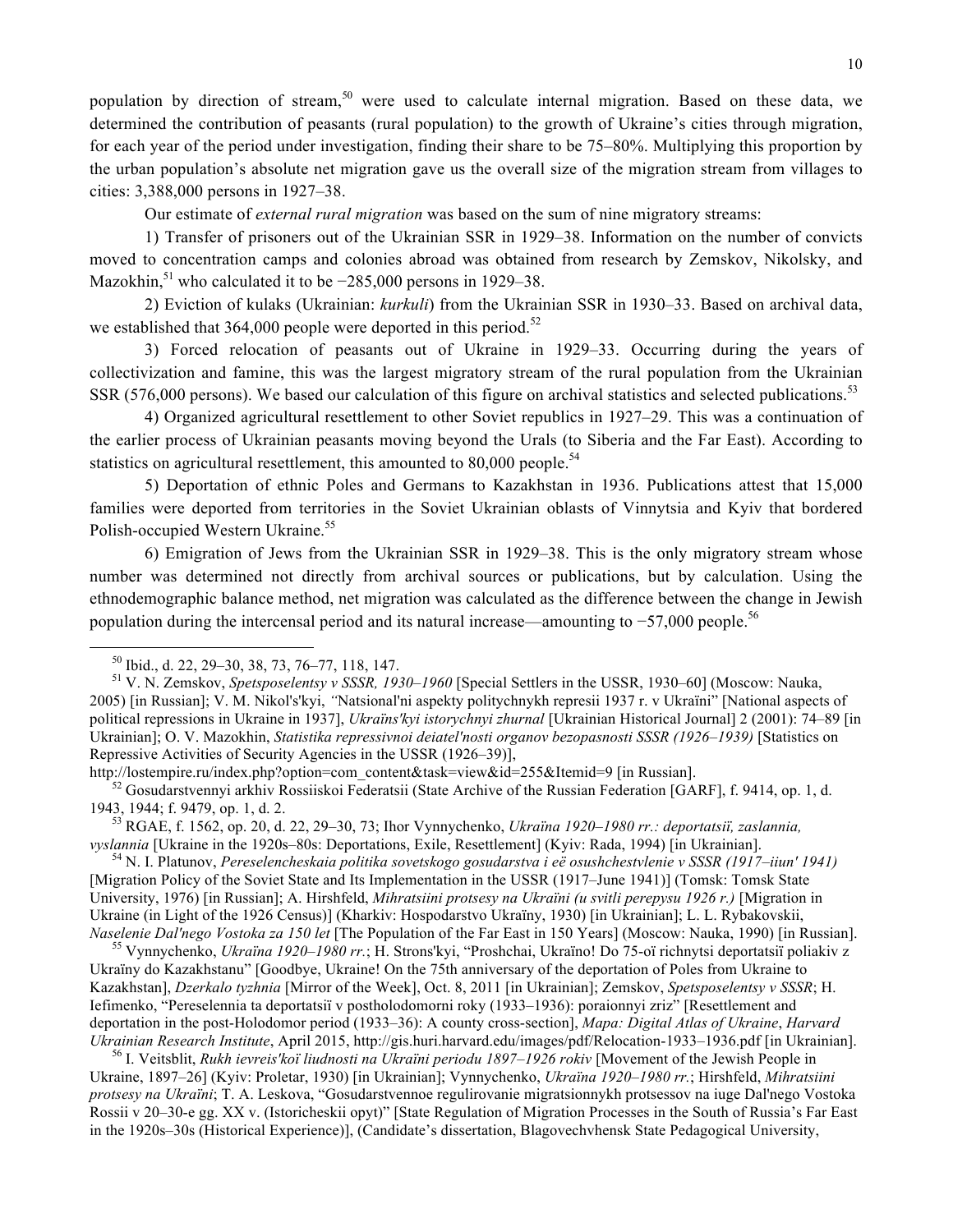7) Organized conscription of workers taken from rural areas for new construction projects outside of Ukraine in 1935–38. We estimate that such managed migrations involved around 170,000 peasants from Vinnytsia, Kyiv, Chernihiv, and Odesa oblasts, as well as the Moldavian ASSR (which was a part of the Ukrainian SSR at that time).<sup>57</sup>

8) Resettlement of peasants from the Belarusian and Russian Soviet republics into Soviet Ukraine in 1933–34. After the famine, almost 138,000 peasants from Belarus and some regions of Russia were resettled into depopulated villages in Kharkiv, Dnipropetrovsk, Odesa, and Donetsk oblasts.<sup>58</sup>

9) Resettlement of kulaks from Central Asia into the Ukrainian SSR in 1931. In the Soviet Union, it was not only prosperous peasants in European territories who were subjected to "dekulakization" but also those living in Central Asia. Almost 3,000 kulak families from grain-producing regions of Uzbekistan were exiled to "special settlements" in Soviet Ukraine.<sup>59</sup>

In sum, we calculated that total net migration for the Ukrainian SSR during the intercensal period of 1928–38 was negative, amounting to −718,000 persons, including −4,826,400 in rural areas and 4,108,300 in urban areas.<sup>60</sup>

*Constructing population balances for the 1927–39 period, taking into account urban–rural reclassifications.* According to the demographic balance equation, the population at the end of the year is calculated as the size of the population at the beginning of the year plus two basic components: natural and migratory increases or decreases. At this stage, we have already reconstructed the time series of births, deaths, and net migration. In our case, when calculating urban and rural population sizes, it was necessary to also include one other component: urban-to-rural reclassifications (URR). Overlooking this component could significantly distort calculations of population size, as well as estimates of demographic losses.

Urban-to-urban reclassifications occurred in the Ukrainian SSR just before the 1931 urban count and the 1937 and 1939 Censuses. In 1931, TsSU UkrSSR approved a new list of urban population points, with many changing status from "city" to "village," thus resulting in a reduced urban population. Donetsk and Dnipropetrovsk oblasts were exceptions, where a number of rural settlements acquired city status. As a result of

<u> 1989 - Johann Barbert Barbert Barbert Barbert Barbert Barbert Barbert Barbert Barbert Barbert Barbert Barbert</u>

Russia, 2005) [in Russian]; V. Rudnik, "Migratsionnye protsessy i ikh rol' v formirovanii naseleniia Sibiri" [Migration and Its Role in the Balance of Siberia's Population] (Candidate's dissertation, Russian Institute of Finance and Economics, Omsk, Russia, 2006) [in Russian]. <sup>57</sup> I. S. Kozin, *Dovidnyk po orhanizovanomu naboru robochoï syly* [Guide for the Organized Hiring of a Workforce]

<sup>(</sup>Kyiv: Radianske budivnytstvo i pravo, 1936) [in Ukrainian]; Vynnychenko, *Ukraïna 1920–1980 rr.*; RGAE, f. 1562, op.

<sup>20,</sup> d. 73, 75–76, 118, 143, 145.<br><sup>58</sup> Central State Archive of Non-Government Organizations in Ukraine (Tsentral'nyi derzhavnyi arkhiv hromads'kykh ob'iednan' Ukraïny [TsDAHOU]), f. 1, op. 2, spr. 6583–6585, 6392; Iefimenko, "Pereselennia ta deportatsiï v postholodomorni roky." <sup>59</sup> Vynnychenko, *Ukraïna 1920–1980 rr.*; Zemskov, *Spetsposelentsy v SSSR*; *Holod 1932–1933 rokiv v Ukraïni:* 

*Prychyny ta naslidky*.

<sup>60</sup> Our subsequent article on direct losses by oblasts in Soviet Ukraine (Oleh Wolowyna et al., "Regional variations of 1932–34 famine losses in Ukraine," *Canadian Studies in Population*, 43(2016), no. 3–4: 175–202) has slightly different figures than presented here. More detailed information that we discovered about urban–rural reclassifications during our oblast estimates resulted in some changes in our total urban and rural net migration numbers compared to the previous estimates for Ukraine (Omelian Rudnytskyi, et al., "Demography of a man-made human catastrophe: The case of massive famine in Ukraine, 1932–1933, *Canadian Studies in Population*, 42(2015), no. 1–2: 53–80; and this article). Namely, the number of 4,108,000 net urban migrants changed to 3,792,200, and the previous number of −4,826,400 net rural migrants changed to −4,400,300. There were also minor adjustments to the total number of deaths, from 8,519,600 to 8,640,100 in rural areas, and from 1,650,000 to 1,639,400 in urban areas, with a total of 10,279,500 deaths in Soviet Ukraine. These adjustments resulted in minor changes to the yearly balances of urban and rural areas by oblast. As result of these changes, the number of direct losses for urban areas decreased by 2%, and the number of direct losses for rural areas increased by 0.2%; the total number of direct losses remained the same.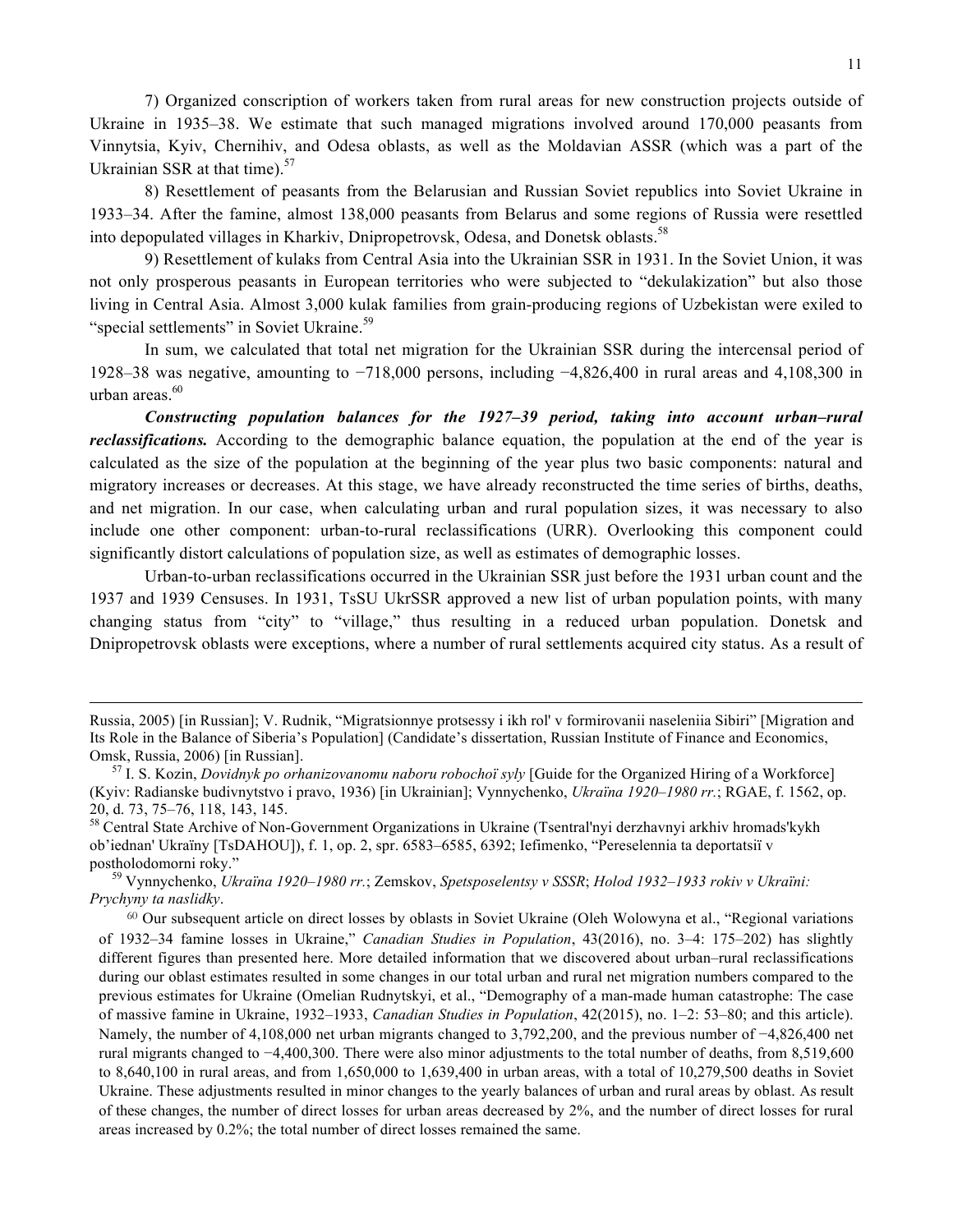the URR, the urban population of Soviet Ukraine decreased in 1931 by 245,600 persons.<sup>61</sup> Further changes were made to the list of urban and rural population points in 1936 and 1938, with a significant number of villages becoming cities and the urban population increasing by  $615,800$  in 1936 and  $427,800$  in 1938.<sup>62</sup>

Based on reconstructed time series births, deaths, and net migration, and taking into account URR, we calculated the Ukrainian SSR's total urban and rural populations for the 1927–38 period (see Table 1). According to our estimates, the number of urban inhabitants for this period grew from 5.3 million to 11.0 million individuals—that is, it more than doubled—whereas the rural population was reduced from 24 million to 19.1 million individuals (−26%). Thus, the proportion of rural dwellers in the total population decreased from 81.8% to 63.3%. Moreover, during the 12-year intercensal period, the overall population of Soviet Ukraine grew by only 2.7%.

| Year                    | <b>Population on</b><br><b>January 1</b> | <b>Total growth</b> | <b>Births</b> | <b>Deaths</b> | <b>URR</b>       | <b>Net</b><br>migration |  |
|-------------------------|------------------------------------------|---------------------|---------------|---------------|------------------|-------------------------|--|
| <b>Urban population</b> |                                          |                     |               |               |                  |                         |  |
| 1927                    | 5,322,400                                | 271,700             | 165,200       | 79,300        | $\theta$         | 185,700                 |  |
| 1928                    | 5,594,100                                | 268,600             | 156,800       | 81,600        | $\theta$         | 193,400                 |  |
| 1929                    | 5,862,700                                | 306,200             | 155,000       | 89,300        | $\boldsymbol{0}$ | 240,600                 |  |
| 1930                    | 6,168,900                                | 413,200             | 149,200       | 96,700        | $\theta$         | 360,700                 |  |
| 1931                    | 6,582,100                                | 336,800             | 154,000       | 109,000       | $-245,600$       | 537,500                 |  |
| 1932                    | 6,918,900                                | 393,800             | 172,400       | 152,400       | $\theta$         | 373,700                 |  |
| 1933                    | 7,312,700                                | 4,700               | 126,000       | 300,100       | $\overline{0}$   | 178,700                 |  |
| 1934                    | 7,317,400                                | 481,500             | 153,100       | 146,700       | $\theta$         | 475,200                 |  |
| 1935                    | 7,798,900                                | 640,900             | 199,400       | 104,600       | $\theta$         | 546,200                 |  |
| 1936                    | 8,439,800                                | 1,277,000           | 242,000       | 111,900       | 615,800          | 531,100                 |  |
| 1937                    | 9,716,800                                | 489,300             | 408,000       | 187,000       | $\theta$         | 268,300                 |  |
| 1938                    | 10,206,100                               | 835,700             | 382,200       | 191,400       | 427,800          | 217,200                 |  |
| 1939                    | 11,041,800                               |                     |               |               |                  |                         |  |
| 1927-38                 |                                          | 5,719,500           | 2,463,200     | 1,650,000     | 798,000          | 4108,300                |  |
| <b>Rural population</b> |                                          |                     |               |               |                  |                         |  |
| 1927                    | 23,994,000                               | 384,800             | 1,056,300     | 514,400       | $\boldsymbol{0}$ | $-157,200$              |  |
| 1928                    | 24,378,700                               | 368,000             | 1,014,000     | 473,800       | $\theta$         | $-172,200$              |  |
| 1929                    | 24,746,700                               | 69,500              | 956,000       | 507,900       | $\boldsymbol{0}$ | $-378,600$              |  |

**Table 1. Yearly population balance of urban and rural populations in 1927–38.**

<sup>61</sup> TsUNU UkrSSR, *Pidsumky obliku mis'koï liudnosti URSR 1931 roku*; All-Ukrainian Central Executive Committee [Vseukraïns'kyi tsentral'nyi vykonavchyi komitet (VTsVK)], *Administratyvno-terytorial'nyi podil USRR za stanom na 1 hrudnia 1933 r.* [Administrative-territorial Structure of the UkrSSR as of December 1, 1933] (Kharkiv: Radians'ke budivnytstvo i pravo, 1933) [in Ukrainian]. <sup>62</sup> VTsVK, *Dovidnyk adminterpodilu USRR za stanom na 15 hrudnia 1935 r.* [Directory of Administrative-Territorial

 

Structure of UkrSSR as of December 15, 1935] (Kyiv: 1936) [in Ukrainian]; Central Administration of National Economic Records of the USSR [Tsentral'noe upravlenie narodo-khoziaistvennogo uchëta SSSR], *Raionnye tsentry i administrativnoterritorial'noe delenie SSSR na 1 oktiabria 1936 g.* [District Centers and the Administrative-Territorial Structure of the USSR as of October 1, 1936] (Moscow: 1936) [in Russian]; СССР: Supreme Soviet of the USSR (SS USSR), *Administrativno-territorial'noe delenie soiuznykh respublik na 1 oktiabria 1938 g.* [Administrative-Territorial Structure of Union Republics as of October 1, 1938] (Moscow: Verkhovnyi Sovet SSSR, 1938) [in Russian]; SS USSR, *Administrativno-territorial'noe delenie soiuznykh respublik na 1 marta 1939 g.* [Administrative-Territorial Structure of Union Republics as of March 1, 1939] (Moscow: Vedomosti Verkhovnogo Sovet RSFSR, 1939) [in Russian].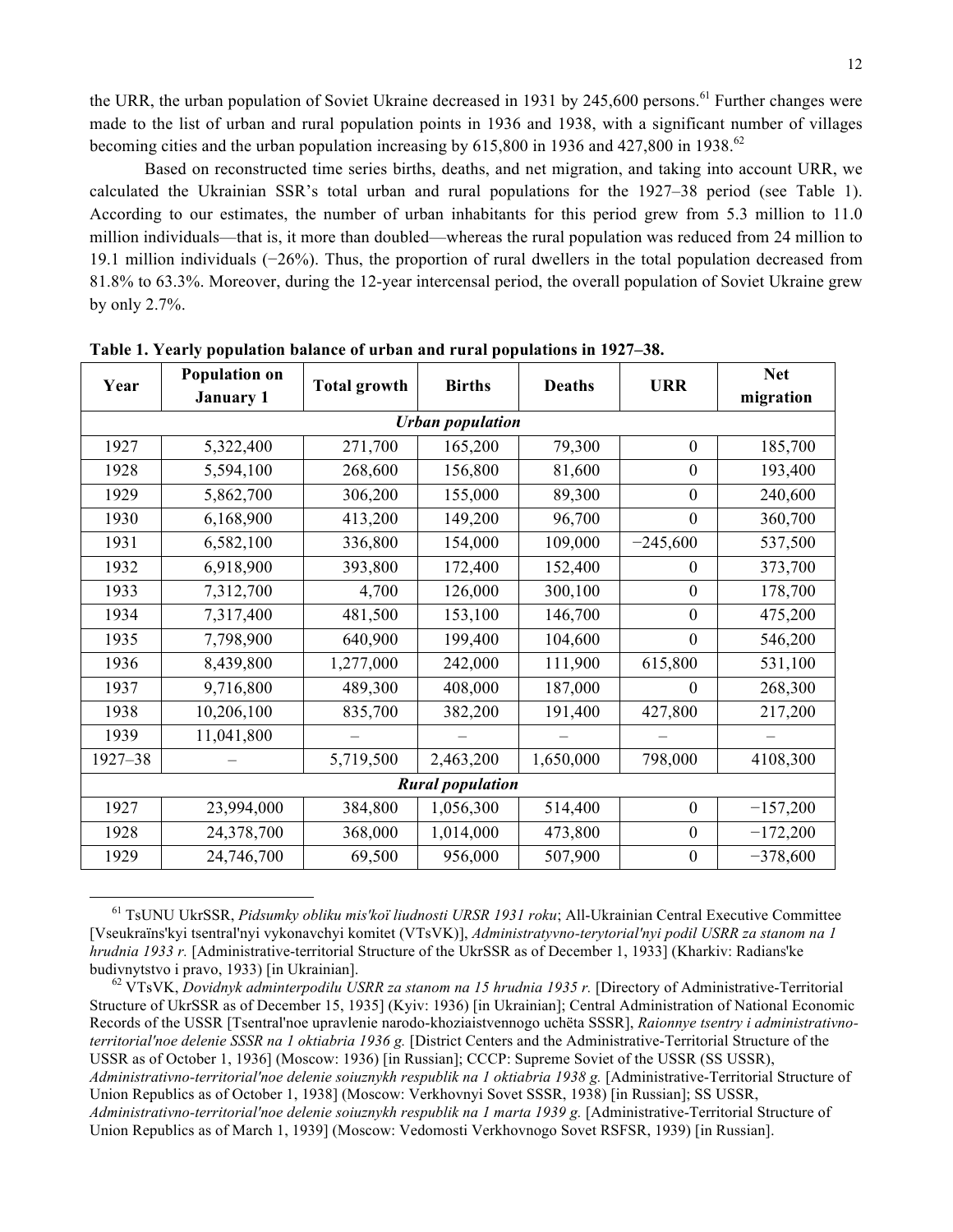| 1930    | 24,816,100 | $-177,100$   | 898,400  | 500,300   | $\theta$         | $-575,200$   |
|---------|------------|--------------|----------|-----------|------------------|--------------|
| 1931    | 24,639,100 | $-170,000$   | 841,400  | 467,900   | 245,600          | $-789,100$   |
| 1932    | 24,469,000 | $-484,900$   | 698,400  | 642,500   | $\theta$         | $-540,900$   |
| 1933    | 23,984,100 | $-3,530,200$ | 516,100  | 3,815,800 | $\boldsymbol{0}$ | $-230,500$   |
| 1934    | 20,453,900 | $-327,700$   | 443,900  | 381,900   | $\overline{0}$   | $-389,800$   |
| 1935    | 20,126,200 | $-202,500$   | 569,800  | 257,700   | $\theta$         | $-514,500$   |
| 1936    | 19,923,700 | $-793,200$   | 663,800  | 271,100   | $-615,800$       | $-570,100$   |
| 1937    | 19,130,500 | 197,900      | 820,700  | 341,900   | $\theta$         | $-280,900$   |
| 1938    | 19,328,400 | $-256,600$   | 743,200  | 344,400   | $-427,800$       | $-227,500$   |
| 1939    | 19,071,800 |              |          |           |                  |              |
| 1927-38 |            | $-4,922,200$ | 9221,800 | 8,519,600 | $-798,000$       | $-4,826,400$ |

Natural growth and migration contributed unequally to the size of Ukraine's urban and rural populations during this time. The increased number of city dwellers was due to high positive net migration and URR. Only in 1933, urban population growth was very low, 4,700 persons, as the increase due to net migration was offset by the significant reduction in natural growth due to increased mortality. That year, the absolute number of deaths in cities was 300,100 persons, which was 3.3 times greater than the average annual rate for 1927–32.

The rural population in the Ukrainian SSR increased steadily until the early 1930s, thanks to a high natural increase that exceeded the negative net migration. With the start of the crisis, the negative impact of migration, in particular the intensive voluntary and coerced flight from rural areas, grew significantly. In 1933, mortality in Soviet Ukrainian villages reached an extraordinarily high level: 3.8 million deaths, which was 7.7 times greater than the average annual mortality in 1927–31. Together with negative net migration, this led to a drastic reduction of the rural population in 1933—by 14.7%.

*Reconstruction of urban and rural population structure by sex and age in 1927–39.* A detailed reconstruction of the annual population by sex and age was carried out in two steps. First, we calculated the population numbers by sex and age for the start of every year from 1927 to 1939 inclusive, using the cohortcomponent method and a hypothesis of zero migration. For the urban population, this calculation was done for the periods 1927–31 and 1931–39, using data from the 1931 urban count as one of our anchor points. The difference between the population size thus calculated for the start of 1939 and the size stated in the 1939 Census constituted the net migration for the intercensal period, which was then redistributed for each cohort. In the second step, the population calculated by sex and age was reconciled with the total population at the start of each year using the demographic balance equation, and net migration was recalculated by age, thus giving us the final population distribution by sex and age.

## **Estimation of urban and rural losses**

Estimation of population losses essentially requires detailed mortality statistics, giving cause of death. For this period, however, they are either absent or of poor quality.<sup>63</sup> As noted above, our estimate of demographic losses due to famine includes: (1) direct losses (excess deaths), namely, the difference between the actual number of deaths and their hypothetical number had there been no famine; and (2) indirect losses (lost births), or the difference between the hypothetical (no famine) and real number of births.

*Annual direct and indirect population losses.* The hypothetical number of deaths in 1932–34, had there been no famine, can be calculated as the sum of the products of the non-crisis age-specific mortality rates by the

 $63$  Hennadii Boriak, "Population Losses in the Holodomor and the Destruction of Related Archives: New Archival Evidence," *Harvard Ukrainian Studies* 30, nos. 1–2 (2008): 199–215.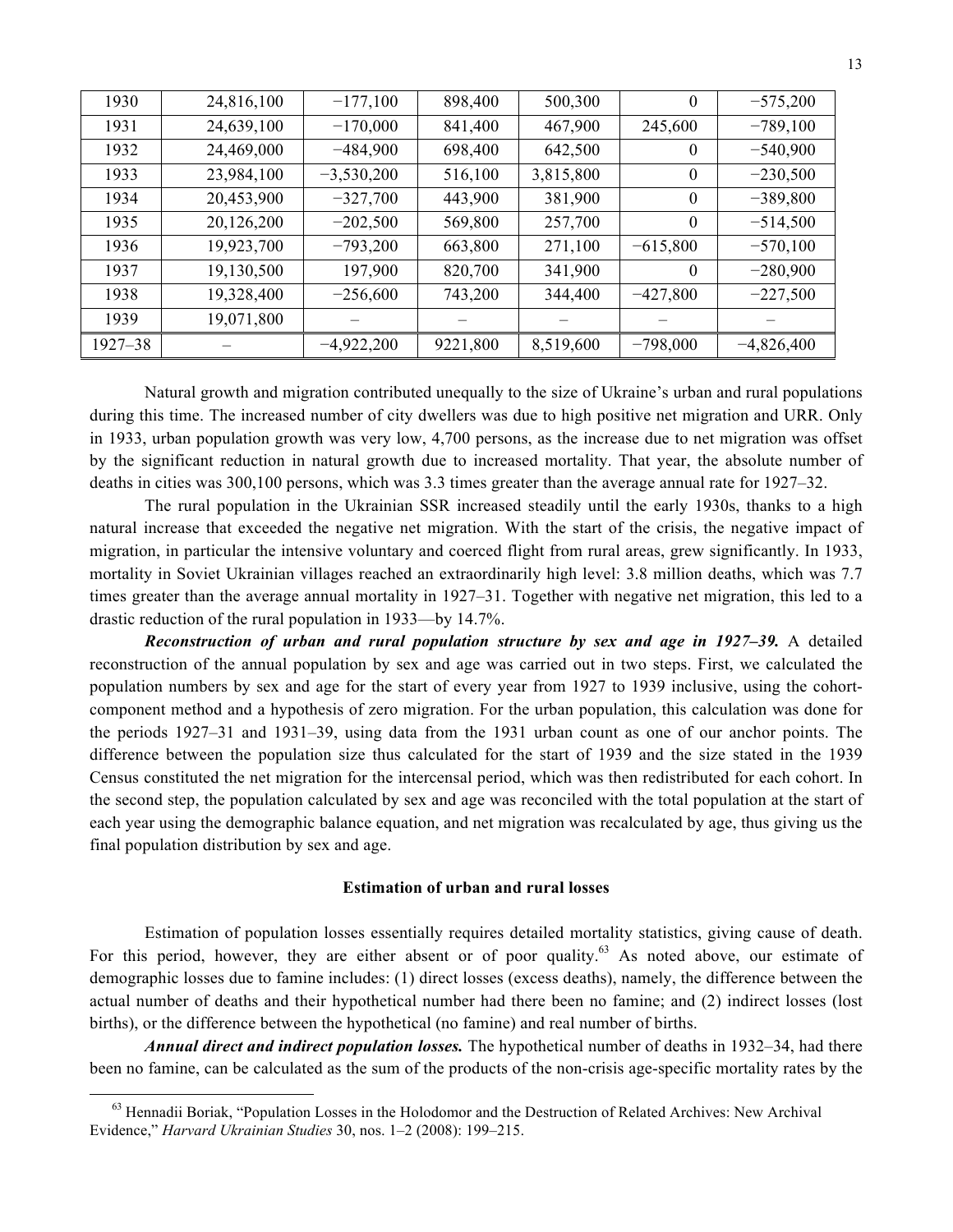respective non-crisis population age groups. The hypothetical age coefficients of mortality were estimated by linear interpolation of the corresponding rates between 1931 and 1935, that is, from before the start of the famine until after its end, when mortality became stabilized. However, calculating size and structure of the noncrisis population is complicated by the absence of plausible hypotheses for net migration under non-crisis conditions, and its age distribution. Taking this into consideration, we based our calculation of the number of non-crisis deaths not on the hypothetical (non-crisis) population but on the reconstructed population.

The hypothetical number of births in 1932–34 was calculated as the product of interpolated age-specific birth rates between 1931 and 1935 and the hypothetical number of women of childbearing age in 1932–34. It is worth noting here that defining such anchor points for this interpolation and the calculation of non-crisis coefficients was related to the fact that, first, the 1931 birth rate was not yet affected by the famine—although it was already decreasing as per pan-European trends at that time—and second, that the 1935 rate did not yet reflect the impact of the 1936 Soviet ban on abortions.

|                                                                                              | <b>Excess deaths</b> |           |         | per 1,000 population |      |       |      |                          |
|----------------------------------------------------------------------------------------------|----------------------|-----------|---------|----------------------|------|-------|------|--------------------------|
|                                                                                              | 1932                 | 1933      | 1934    | $1932 - 34$          | 1932 | 1933  | 1934 | $1932 - 34$ <sup>*</sup> |
| Total population                                                                             | 250,000              | 3,529,200 | 163,300 | 3,942,500            | 8.0  | 119.5 | 59   | 133.5                    |
| Urban population                                                                             | 43,100               | 193,900   | 50,600  | 287,600              | 6.1  | 26.5  | 6.7  | 39.3                     |
| Rural population                                                                             | 207,000              | 3,335,300 | 112,700 | 3,654,900            | 8.5  | 150.1 | 5.6  | 164.5                    |
| Consolidated figures: losses due to excess deaths in 1932–34 are divided into average annual |                      |           |         |                      |      |       |      |                          |

**Table 2. Yearly excess deaths by urban-rural areas in 1932–34**

population numbers for 1933.

Ukraine's aggregate demographic losses as a result of the 1932–34 famine totaled 4.5 million persons, including 3.9 million excess deaths (Table 2) and 586,000 lost births, with 90% of the losses in 1933. Direct losses of the rural population reached 3.6 million persons, or 92.7% of the total excess deaths in the Ukrainian SSR in 1932–34. Urban losses due to excess deaths in Soviet Ukraine totaled 287,600 persons, which is 12.7 times less than the rural losses.

A more detailed analysis of urban and rural direct losses reveals the following points. First, in rural areas, 91% of the total excess deaths occurred in 1933, while in the cities it was only 67%. Second, rural losses were noticeably higher in 1932 than in 1934, whereas urban losses were somewhat lower. Hence, in terms of per-1,000 population, direct losses in cities totaled 6.1 in 1932 and 6.7 in 1934; in rural areas, the numbers were 8.5 and 5.6, respectively. And third, excess deaths among rural dwellers in 1932 (given per 1,000 population) exceeded the corresponding index for urban dwellers, while the opposite situation was observed in 1934. Namely, the distribution of rural losses varies during the period 1932–34, reflecting the earlier consequences of famine, with a peak concentration of excess deaths occurring in 1933, while in the cities the 1933 peak of the famine was less pronounced and the distribution of losses across the years was more uniform.

**Lost births per 1,000 population** 1932 1933 1934 1932–34 1932 1933 1934 1932–34\*\* total population 67,100 267,700 251,200 586,000 2.1 9.1 9.0 19.8 urban population  $\begin{vmatrix} -1 \\ 46,200 \end{vmatrix}$  30,700  $\begin{vmatrix} 66,900 \\ -1 \end{vmatrix}$  6.3  $\begin{vmatrix} 4.1 \\ 4.1 \end{vmatrix}$  9.1 rural population  $\begin{bmatrix} 77,100 & 221,500 & 220,500 & 519,100 & 3.2 & 10.0 & 10.9 \end{bmatrix}$  23.4

**Table 3. Yearly indirect losses by urban-rural areas in 1932–34**

Notes: \* It was impossible to calculate 1932 indirect urban losses, due to problems with the data.

\*\*Cumulative measure: lost births in 1932–34 are divided into average population numbers for 1933.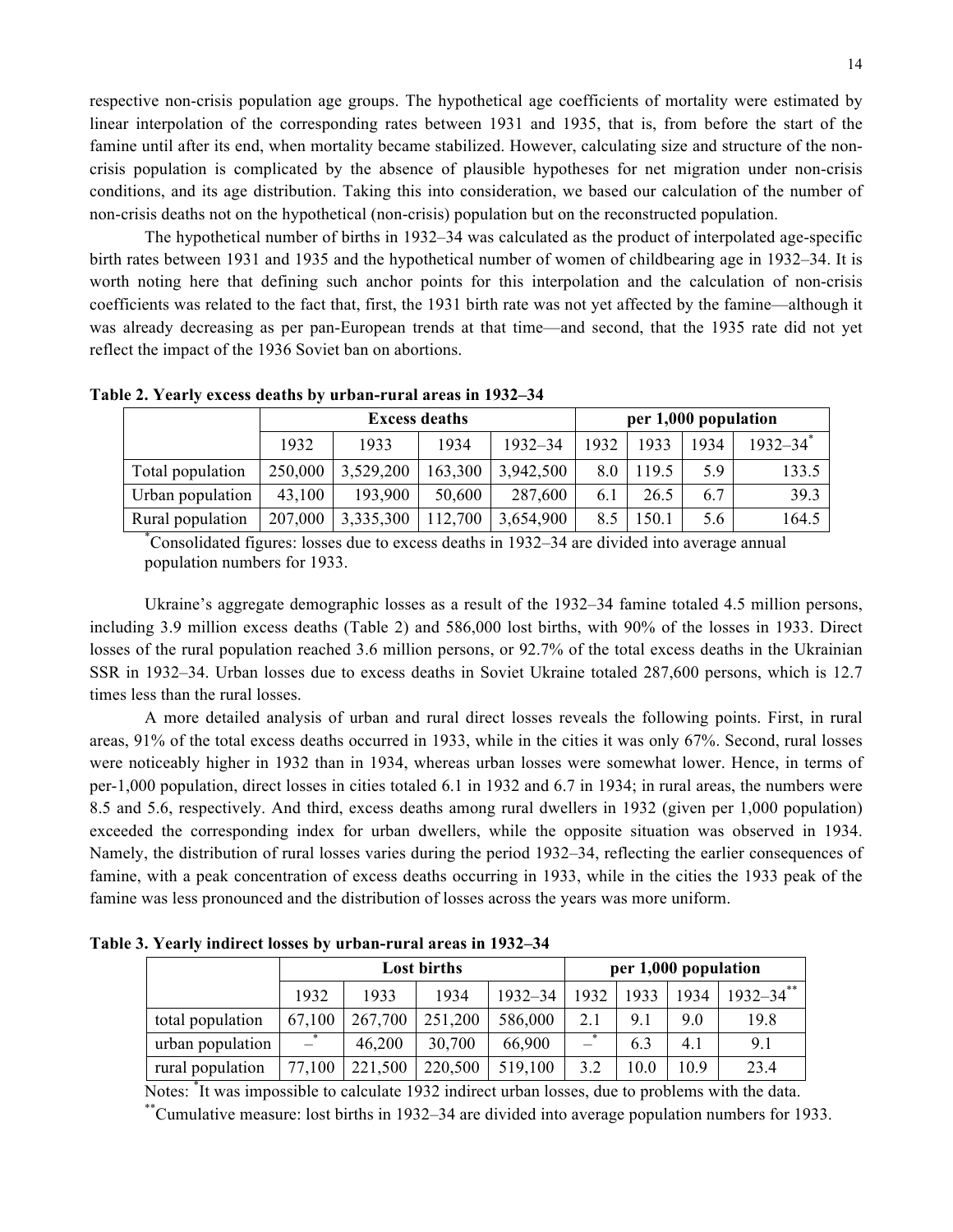There were 586,000 lost births or indirect losses in Soviet Ukraine resulting from the 1932–34 famine, including 519,100 in rural and 66,900 in urban areas; in per-1,000 figures, the numbers are 9.1 lost births in urban and 23.4 in rural areas. These losses were due to several factors. First, there was a reduction in the gestation contingent, due to the death of a significant number of women of childbearing age. Second, it is well known that under starvation conditions the likelihood of conception decreases, and also the probability of live births decreases (miscarriages, still-births), ultimately leading to a drastic fall in natality. This also explains the distribution of indirect population losses for the period of the famine—but unlike the one for excess deaths, this distribution is not unimodal. Namely, lost births were rather similar in 1933 and 1934, since a significant portion of the 1934 pregnancies began in 1933, that is, at the peak of the catastrophic hunger.

*Distribution of direct losses by sex and age.* The distribution of direct population losses is characterized by a significant prevalence of men, who account for 2.4 million (or 61.5%) of the total excess deaths in 1932– 34. In per-1,000 population terms, losses due to excess deaths in 1933 totaled 153.5 for men and 88.6 for women. The age distribution of direct losses among men and women is similar for the intervals from 0 to 35–39 years. For example, for 0–4 years of age, excess deaths are quite high, reaching 181 and 146 per 1,000 males and females, respectively. Subsequently, they fall to a minimum level at age 20–24, with 69 excess deaths for men and 27 for women per 1,000 population. Divergence by sex then increases after age 40, with the growth of relative excess deaths significantly more pronounced for men than for women.

*Age differences in losses by settlement type.* The graph below shows age patterns for urban and rural direct losses in 1933. Both patterns show high losses in children aged 0–4 years, followed by decreased levels in youths and an increase in the older age groups, which is to say that younger children and the elderly suffered the most losses. Excess deaths of children under 10 constituted nearly 25% of the total number of direct losses, both urban and rural.

Yet there are also significant differences in both the scale of the losses and the shape of the curves. In particular, the age profile for urban excess deaths is marked by a minimum level at 10–14 years, with continued relatively low levels until 30–34 years, and subsequent marked growth in intensity. Namely, there were under 10 excess deaths per 1,000 city dwellers aged 10–14, but 178 for those aged 65 and older. The curve for rural excess deaths, on the other hand, is different, with the lowest level of losses observed not at ages 10–14 but at ages 20–24, followed by a drastic increase that is maintained through to the oldest age groups. In terms of numbers per 1,000 population, excess deaths in rural areas shoot up from 64 in the 20–24 age group to 591 among those 65 and older.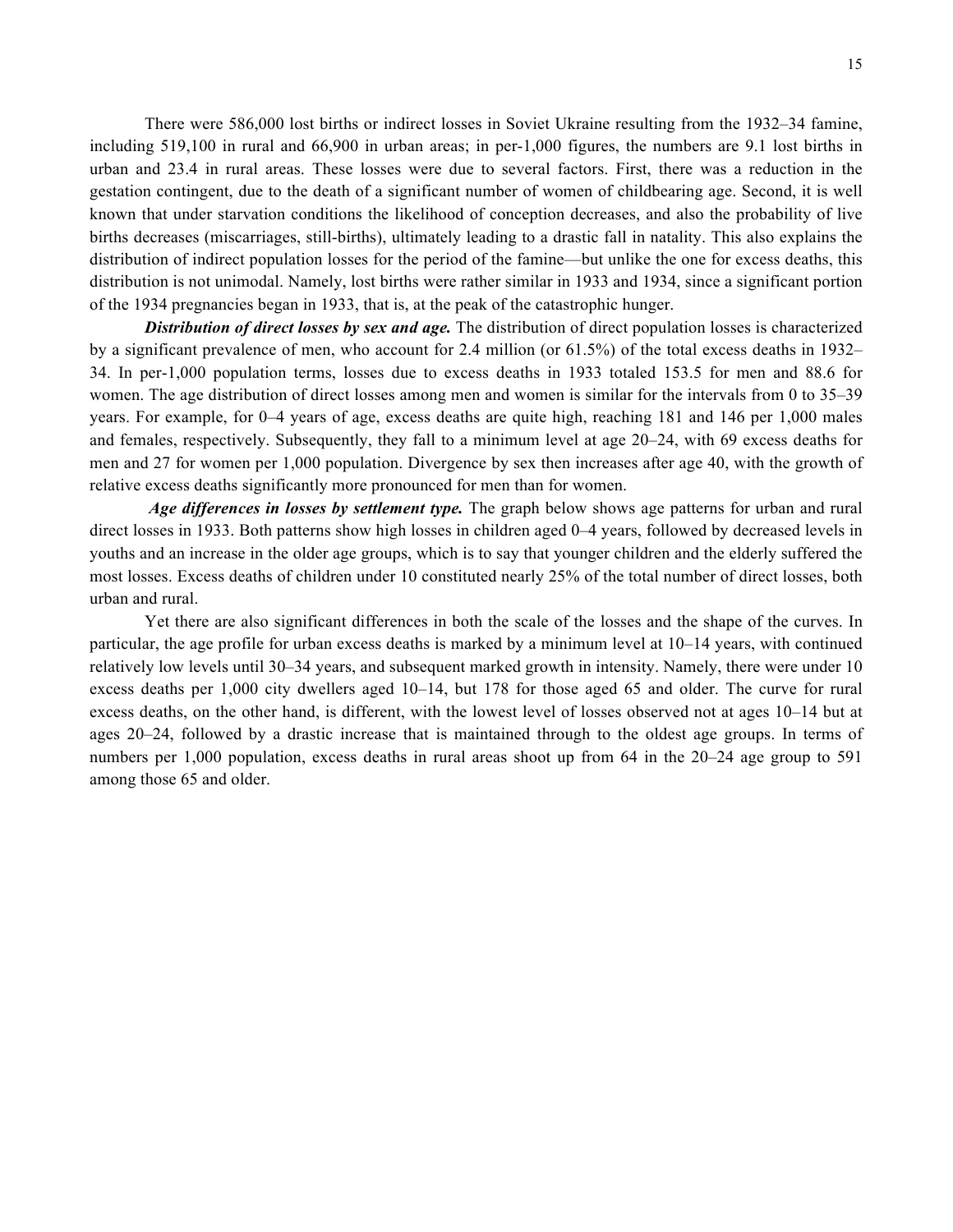

*Figure 1. Direct losses by age for Soviet Ukraine's urban and rural populations (per 1,000).*

*Analysis of results.* As we have already indicated, to this day there is no consensus in either Ukrainian or foreign historiography regarding Ukraine's population losses as a result of the 1932–34 famine. We note that there are two kinds of estimates: (1) scholarly ones based on statistical data; and (2) those founded on subjective assumptions and testimonies.

The estimate of Ukraine's direct losses at 7–10 million, which is widespread both within Ukraine and abroad, is dubious and unsupported by statistical data. Estimates of excess deaths obtained using demographic methods lie in the range of 2.6 to 5 million persons (see Table 4). Listed here in order of estimated direct losses from largest to smallest, we start with Conquest's (1986) calculation of 5 million, which was based on an analysis of the dynamics of the ethnic Ukrainian population during the period between the 1926 and 1939 Censuses. Next, according to Pyrozhkov and Perkovsky (1989), Ukraine's direct demographic losses in the 1926–39 intercensal period totalled 4 million persons. Kulchytsky (1989) calculated the sum of 1932–33 direct losses in Soviet Ukraine to be 3.5 million; Rudnytskyi (1990) estimated 3.8 million for 1932–34; and Maksudov (2010) estimated 3.7 million for 1927–37. According to Wheatcroft (2001), losses due to excess deaths in 1932– 33 constitute 3–3.5 million persons, while the results of Vallin et al. (2002) show 2.6 million for 1926–39.<sup>64</sup>

| Author   | Year of<br>publication | <b>Period</b> | <b>Direct losses</b><br>(millions) |  |
|----------|------------------------|---------------|------------------------------------|--|
| Conquest | 1986                   | 1926–39       | 5.0                                |  |

**Table 4. Estimates of Direct Losses by Different Researchers**

<u> 1989 - Johann Barn, mars eta bainar eta industrial eta baina eta baina eta baina eta baina eta baina eta bain</u>

<sup>64</sup> Conquest, *The Harvest of Sorrow*; Serhii Pyrozhkov and A. Perkovs'kyi, "Demohrafichni vtraty Ukraïns'koï RSR u 30-ti rr." [The Ukr SSR's demographic losses in the 1930s], *Ukraïns'kyi istorychnyi zhurnal* [Ukrainian Historical Journal] 8 (1989): 24–36 [in Ukrainian]; Stanislav Kul'chitskii [Kul'chyts'kyi], "Demograficheskie posledstviia goloda 1933 g. na Ukraine" [Demographic effects of the 1933 famine in Ukraine], *Filosofskaia i sotsiologicheskaia mysl'* [Philosophical and Sociological Thought] 6 (1989): 35–41 [in Russian]; Rudnyts'kyi*,* "Demohrafichni naslidky holodu…"; Andreev, Darskii, and Kharkova, *Demograficheskaia istoriia Rossii*; Wheatcroft, "O demograficheskikh svidetel'stvakh tragedii…"; Vallin, Meslé, Adamets, Pyrozhkov, "A New Estimate…"; Maksudov, "Nekotorye problemy izucheniia…"; Rudnytskyi, Levchuk, Wolowyna, Shevchuk, Kovbasiuk*,* "Demography of a Man-Made Human Catastrophe."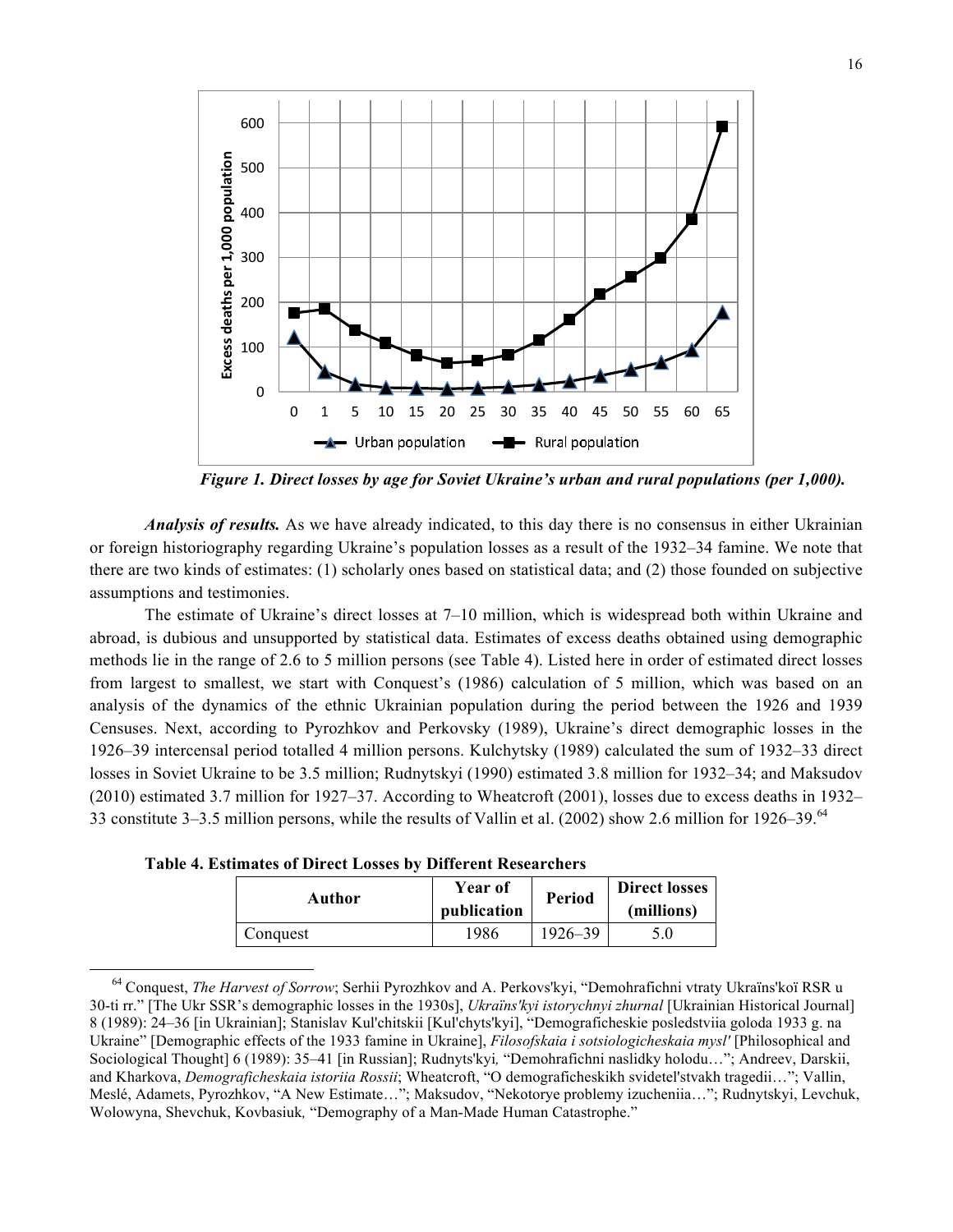| Pyrozhkov and Perkovsky | 1989 | 1926-39 | 4.0         |
|-------------------------|------|---------|-------------|
| Kulchytsky              | 1989 | 1932-33 | 3.5         |
| Rudnytskyi              | 1990 | 1932-34 | 38          |
| Wheatcroft              | 2001 | 1932-33 | $3.0 - 3.5$ |
| Vallin et al.           | 2002 | 1926-39 | 2.6         |
| Maksudov                | 2010 | 1926-37 | 3.7         |
| Rudnytskyi et al.       | 2015 | 1932-34 | 39          |

Such divergences, in our opinion, can be explained by a number of factors. First of all, detailed demographic-statistical information was unavailable before access to certain Soviet-era archives was granted, and therefore population losses had been estimated for the broader intercensal period (1927–38) rather than specifically for the famine years (1932–34). Second, the archival statistics that became available in the 1990s require proper critical analysis as well as necessary adjustments and corrections, which researchers do not always carry out. For example, Vallin et al. (2002) calculated Ukraine's losses on the basis of reconstructed demographic dynamics during the intercensal period of 1926–39, yet in doing so they failed to make necessary adjustments to the official census data—particularly with respect to the undercount of children in the 1926 Census and an overall population overcount in the 1939 census. The use of unadjusted census data, especially from the falsified 1939 Census, significantly affects the results of population loss estimates, making them too low. Third, it is extremely problematic to separate net migration from excess deaths in the intercensal period. Estimates of the extent of migration exchange between Ukraine and other Soviet republics in 1927–38 given by various researchers lie in the range of −150,000 to −930,000 persons, which has a profound effect on calculating the extent of losses. As a case in point, the low estimate of 2.6 million excess deaths in Ukraine by Vallin et al. can be partly explained by their acceptance of large out-migration numbers.<sup>65</sup> On the other hand, compared to other studies, our estimate of 3.9 million excess deaths is based on the proper use of census data, better (more complete) statistics on natural population growth, and more accurate migration estimates.

Until now, the historiography of the Holodomor has considered Ukraine's population losses as being primarily in rural areas; hence, experts have been much less interested in researching the effects of the famine in cities. However, a more thorough demographic analysis, and demographic reconstruction of the urban and rural population dynamics in the Ukrainian SSR for the period between the 1926 and 1939 censuses, shows that the urban population also starved and suffered losses, albeit to a lesser extent.

Discussion of the reasons for these differences is complicated by the fact that scholarly research, which goes beyond general estimates of population losses and includes comparative analysis of the history of the famine and its effects in urban and rural areas of the Ukrainian SSR, is extremely rare. Above all, insufficient attention has been paid to specifically studying viability and survival under conditions of starvation among different social groups. Also, the collection of oral histories from Holodomor times has traditionally focused only on the rural peasantry. But actually the demographic crisis of 1932–33 resulted from a crisis that affected all spheres of society, even if the force and mechanisms of the destruction varied between the urban and rural settings.

The Bolshevik socioeconomic transformations in the late 1920s and early 1930s destroyed the traditional commodity and monetary relations between cities and villages in Ukraine. Thereafter, their roles and places in the Soviet production and consumption framework were strictly regulated and defined by the state, not by the market. Such a centralized economic model not only ignored the real interests of agricultural producers,

<sup>&</sup>lt;sup>65</sup> For a more detailed explanation of the differences between our population loss estimates and the research results of J. Vallin et al. (2002), see: Rudnytskyi, Levchuk, Wolowyna, Shevchuk, Kovbasiuk*,* "Demography of a Man-Made Human Catastrophe."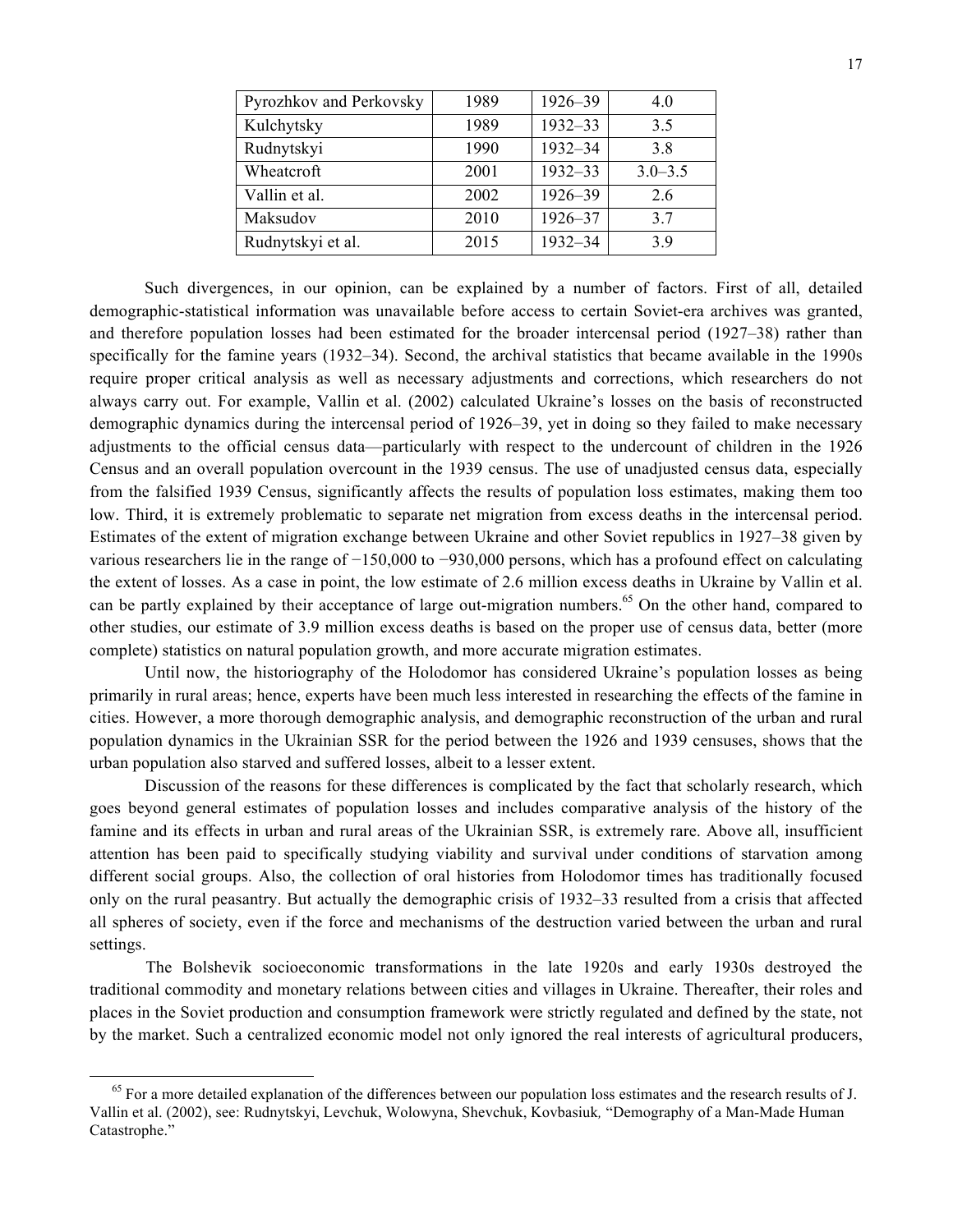relegating them to the role of powerless commodity suppliers; it also created an artificial economic conflict of interest between workers and peasants. Namely, revenues from the sale of agricultural products were directed by the central planners mainly to the industrial sector of the economy and particularly to its militarization. Urban populations grew rapidly, and the need for food—taken from the villages—grew accordingly. Nonetheless, the state increasingly lacked the financial resources needed to fulfill the plans for accelerated industrialization; meanwhile, falling agricultural productivity on the collective farms exacerbated the problem of overall food scarcity.

In Stalin's opinion, the economic crisis had "class" underpinnings, and therefore he viewed the liquidation of kulaks (Ukrainian: *kurkuli*) and the wholesale collectivization of agricultural production as necessary steps to overcoming the crisis and accumulating the resources required for his industrialization program. In essence, rural productive forces and resources became the main sponsors of industrial expansion. The peasantry was considered a backward and hostile class, whose members' private-ownership interests had to be destroyed in order to force them to work on the collective farms in fulfillment of state procurement quotas. Meanwhile, in propping up the working class as the "vanguard of the socialist economy," the state assumed the role of supplier of material goods. As Kulchytsky notes, "in accumulating finances for industrialization, Stalin's team treated various social-class groups selectively: with elements of paternalism for the working class and elements of terror for the rural producers."<sup>66</sup> The significant difference in social status between the peasantry and the working class, and their roles in the construction of a "socialist economy," were key factors in their unequal treatment as recipients of state support; subsequently, this played an important role in bringing about disparate urban-rural losses during the famine in Ukraine.

First of all, the level of food support provided by the state to the peasantry—which comprised the majority of the population in the Ukrainian SSR as well as in the USSR overall—was significantly lower than to the towns and cities. According to Osokina, in 1931–33 the state allotted much greater quantities annually to inhabitants of cities than to rural inhabitants, on average 12–18 times more flour per person, 12–28 times more groats, 10–14 times more fish, 8–12 times more sugar, and 1.5 times more tea.<sup>67</sup> Such profound inequality stemmed from the theory that the countryside was supposed to be self-sustaining with regard to food production and therefore required fewer provisions from the state. Peasants were expected to deliver grain to the state and still meet their own food needs, whereas workers and civil servants would receive help from the state in the form of rations and low-cost meals and groceries. As the economic situation worsened, food deliveries to rural areas came to depend completely on whether they met their grain quotas. And during the course of the full-blown food crisis, Soviet Ukraine's countryside was subjected to total confiscation of grain and other food stores, accompanied by large-scale persecution of the peasants, which led to wholesale starvation and a catastrophic rise in mortality in rural areas.

Second, centralized food rationing systems existed in the cities and towns, which helped a portion of the urban population to survive the famine conditions. Ration cards had been introduced in the Soviet Union throughout 1928 and 1929, and in early 1931 the ration system (for vital food and non-food items) was extended to the entire urban population of the USSR. The cards were issued to people employed in state-run sectors of the economy: industry, public service and military organizations, and state farms.<sup>68</sup> However, as the food shortages grew, the urban ration system began to fail, primarily because of the rapidly escalating growth of the urban population. One of the factors in this growth was the so-called *orgnabor*, or "organized recruitment." Initiated and promoted by the state, the *orgnabor* selected villagers to work on the construction of industrial enterprises and other city buildings. This allowed peasants to escape from their starving villages and have a chance at survival. However, the exact size of the workforce—which would have to be fed—was unknown, so the

 <sup>66</sup> Kul'chyts'kyi, *Chervonyi vyklyk,* vol. 2, 284. <sup>67</sup> Osokina, *Za fasadom "stalinskogo izobiliia,"* 116. <sup>68</sup> Ibid., 70, 76, 89.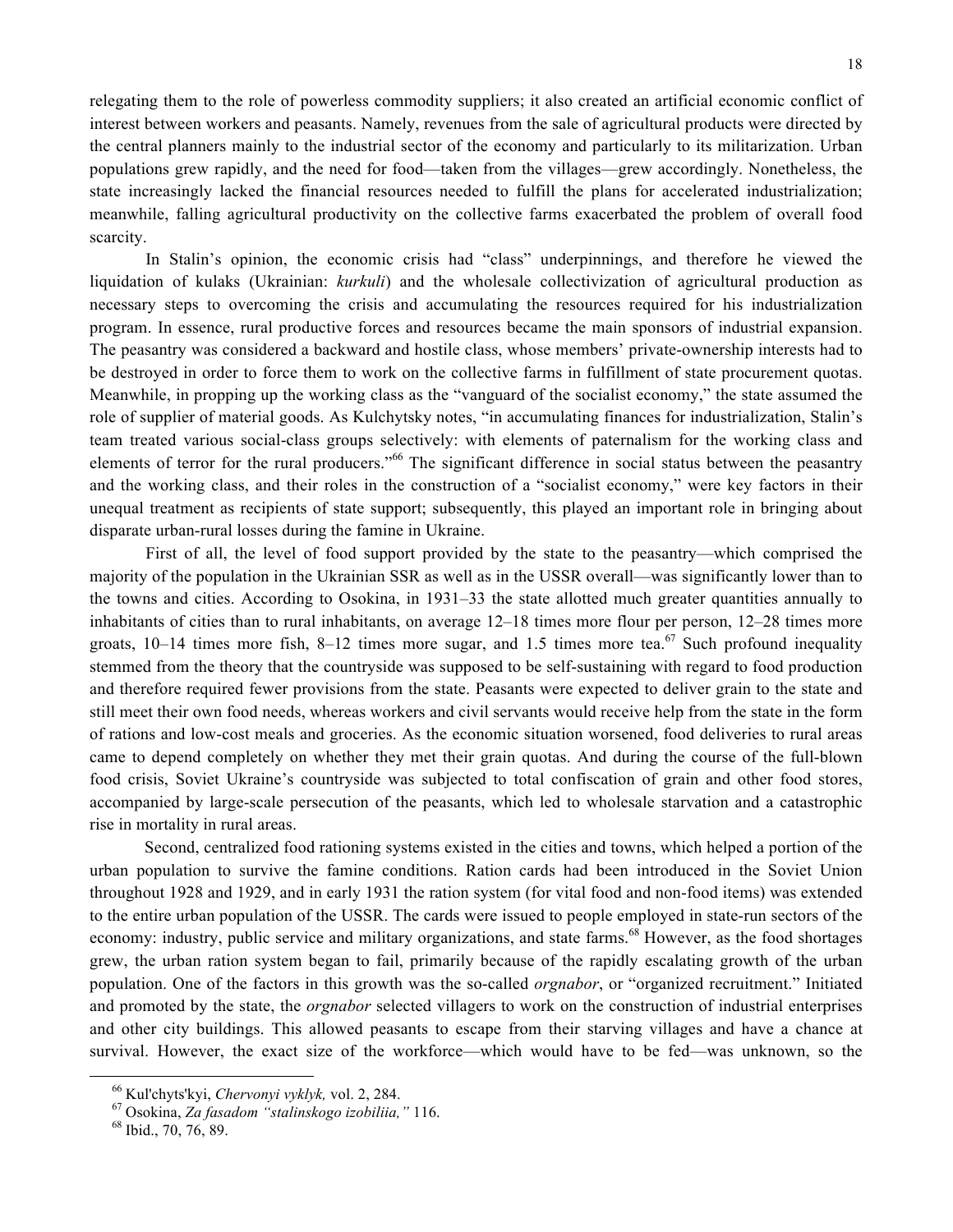planning of state provisions was sorely ineffective. Since the size of the rations also depended on existing food stores, during the economic crisis the actual rations ended up being smaller than what was declared.<sup>69</sup> Moreover, the bloated bureaucratic apparatus and weak infrastructure also took their toll, negatively affecting supply and distribution. It was a vicious cycle, in which the centralized ration and distribution system which was established specifically to resolve the food deficit was simultaneously creating and aggravating shortages of food and other  $200\text{ds}$ <sup>70</sup>

Additionally, decentralized procurement campaigns were organized, aiming to purchase food products directly from producers and to collect them as taxes. This channel was supposed to partially fill the demand for meat, fish, fats/oils, and grains, and to wholly supply the demand for fruits and vegetables. The government tried to manage local food supplies through this method for the "special groups," despite of the absence of such local stores. Even when the Holodomor was raging in the spring of 1933, the Communist Party was issuing directives to requisition supplies from local reserves so that labourers could be fed.<sup>71</sup> Regardless of of the orders from the all-union and republican governments, the decentralized grain procurement quotas were never fulfilled.<sup>72</sup> According to some documents, in 1932 food distribution via this channel had not taken place for four or five months.<sup>73</sup> There is also evidence of food being confiscated from the working class, possibly indicating an attempt to fulfill the plans for decentralized procurements by seizing foodstuffs rather than obtaining them through purchases.<sup>74</sup> In addition, the decentralized procurement campaigns often served as a convenient pretext for reducing the rations supplied by the state to workers in Soviet Ukraine. Moreover, in contrast to the peasants, the workers still had the opportunity to get food with ration cards, and also in closed shops and cafeterias. In 1933, this network for the communal feeding of people covered 45.4% of the Ukrainian SSR's workers.<sup>75</sup> Thus, while the peasants were being bled dry by excessively high grain quotas and total confiscation of foodstuffs, city dwellers were at the mercy of food supply channels, both centralized and decentralized.

Third, the urban food supply system featured a distinct class hierarchy. Although workers had relatively more opportunities to get food compared to the peasantry, among the various urban social groups the chances of survival during the famine differed greatly. The main criterion for the ration distribution system was the degree of "production significance" of the region, city, and worker category. In this way, the state established official inequality between citizens and reinforced their segregation by ration size—and, concomitantly, by chance of survival. Industries, enterprises, and employees were divided into separate groups and provided for in markedly different ways. Notably, starting in early 1931 there were four rations lists: "Special," "I," "II," and "III." The special and first lists included the USSR's leading state industrial enterprises, whose employees had significant advantages when it came to obtaining provisions; in particular, they were given larger portions of foods such as bread, flour, groats, meat, fish, butter, sugar, tea, and eggs. While the people on the first and special lists made up about 40% of all consumers, they were allotted 70–80% of the total available provisions.<sup>76</sup> The second and third lists included small and non-industrial cities, as well as state-run enterprises of the glass, paper, baking,

<sup>&</sup>lt;sup>69</sup> Movchan and Hudz', "Povsiakdenne zhyttia na pidpryiemstvakh i novobudovakh," 130–131.<br><sup>70</sup> Osokina, *Za fasadom "stalinskogo izobiliia*, " 44–46.<br><sup>71</sup> F. Turchenko et al., eds., *Natsional'na knyha pam'iati zhertv Ho* 

*oblast'* [National Memory Book for Victims of the 1932–33 Holodomor in Ukraine: Zaporizhia Oblast] (Zaporizhia: Dyke pole, 2008).<br><sup>72</sup> Movchan and Hudz', "Povsiakdenne zhyttia na pidpryiemstvakh i novobudovakh," 157; O. Babenko et al., eds.,

*Natsional'na knyha pam'iati zhertv Holodomoru 1932–1933 rr. v Ukraïni: Kirovohrads'ka oblast'* [National Memory Book for Victims of the 1932–33 Holodomor in Ukraine: Kirovohrad Oblast] (Kirovohrad: TOV "Imeks LTD," 2008).<br><sup>73</sup> Mykola Shytiuk and Roman Krainik, *Totalitarnyi rezhym i pratsivnyky promyslovosti ta zaliznychnoho transportu* 

*Pivdnia Ukraïny v 30-kh rokakh XX stolittia* [Totalitarian Regime and Industrial Workers and the South Ukrainian Railroad in the 1930s] (Mykolaiv: Vyd-vo I. Hudym, 2010) [in Ukrainian].<br><sup>74</sup> Ibid., 74–75.<br><sup>75</sup> Movchan and Hudz', "Povsiakdenne zhyttia na pidpryiemstvakh i novobudovakh," 151–152.<br><sup>76</sup> Osokina, *Za fasadom "stalinskogo izobilii*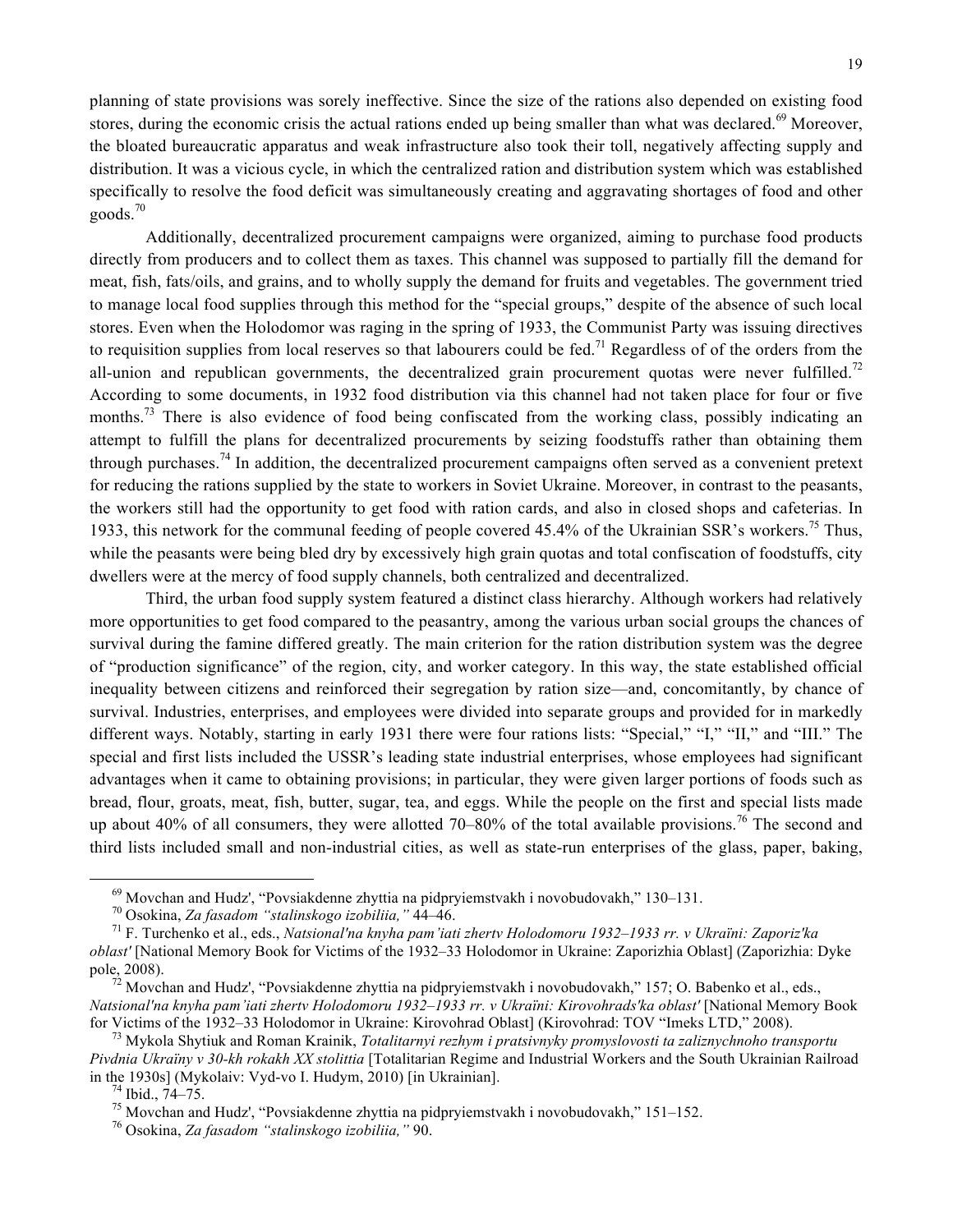and light industries, etc. People on these lists were entitled to receive bread, sugar, groats, and tea from the centralized reserves—in smaller rations than those on the "special" and "first" lists—and the rest of their food they were to obtain from local resources.<sup>77</sup> In other words, workers at large republic- or oblast-level industrial enterprises were more privileged with respect to food supplies than workers at small factories in small cities.

In the Ukrainian SSR, the centralized ration system for the industrial regions was organized on three levels: "first list" (the Donbas, Mariupol, and Kryvyi Rih district), "second list" (Kharkiv, Dnipropetrovsk, Kamianske [today Dniprodzerzhynsk]), and "third list" (Mykolaiv, Zaporizhia with the Dniprobud construction camp, Kyiv, Odesa, Zinovivske [today Kirovohrad], and Shostka).<sup>78</sup> state-run enterprises in the Donbas and Kryvyi Rih regions were supplied at the highest standard, equal to Moscow and Leningrad, while the volume of rations for other places did not always correspond to their economic significance. In fact, it was markedly lower than what was supplied to comparable industrial regions and cities of the Russian SFSR.<sup>79</sup> Furthermore, the hierarchy of the ration system went even beyond the lists of cities and enterprises, for each list also contained a gradation of people ranked by their "production status." Industrial workers employed at factories and in transportation made up group "A," with the highest ranking; group "B" included individuals who did physical work but not at factories, and also cooperative craftspersons, healthcare workers, traders, "special pensioners," and old Bolsheviks. The third group, ranked the lowest, encompassed civil servants (including rural ones), family members of list "A" and "B" workers and civil servants, craftspersons not in cooperatives, artisans, retirees, the disabled, the unemployed, and state farm workers.<sup>80</sup> Every group also included dependents, who received less than the standard rations.

With the continuing escalation of the food crisis, the supply norms approved for the various lists were reduced, certain population groups were moved to lower lists, and some categories were removed entirely—they received no rations at all.<sup>81</sup> In the third quarter of 1933, the centralized food supply for the Ukrainian SSR was fulfilled only to the following levels: 35.5% of flour, 35.9% of groats, 59.9% of meat, and 28.8% of fats. Moreover, 50–70% of the delivered food was allocated to the Donbas,  $82$  so the rest of the population supposedly covered by the centralized food distribution system—received significantly less, no more than half its allocation, but on average only one-third. As the supply system tilted further out of balance, the state resorted to various means of saving costs: (1) in 1932, factories that had public cafeterias were converted into closed enterprises that only served their own workers;  $83$  (2) in the spring of 1933, ration sizes were further reduced, with the aim of eliminating arrears;  $84$  (3) ration books were confiscated (e.g., by mid-March 1933, 237,000 people from the Ukrainian SSR's "first list" alone had their cards taken away);<sup>85</sup> (4) dependents were deleted off the centralized ration system; (5) dependents could no longer eat at state-run enterprise cafeterias and other public dining facilities; and so on.<sup>86</sup>

In sum, the food-rationing program in cities was not only hierarchical and selective but also extraordinarily unstable; it protected only certain population groups from starvation, yet throughout 1932–34 the number and size of these groups were drastically reduced. City dwellers who were not covered by the system or who were excluded from the lists teetered between survival and death, just like the villagers. This affected the

<sup>&</sup>lt;sup>77</sup> Ibid.<br><sup>78</sup> Movchan and Hudz', "Povsiakdenne zhyttia na pidpryiemstvakh i novobudovakh," 129–130.<br><sup>79</sup> Ibid., 130.<br><sup>80</sup> Osokina, *Za fasadom "stalinskogo izobiliia*, " 90–91.<br><sup>81</sup> Movchan and Hudz', "Povsiakdenne zhytt *oblast'* [National Memory Book for Victims of the 1932–33 Holodomor in Ukraine: Vinnytsia Oblast] (Vinnytsia: Dp "DFK," 2008), 907–908 [in Ukrainian].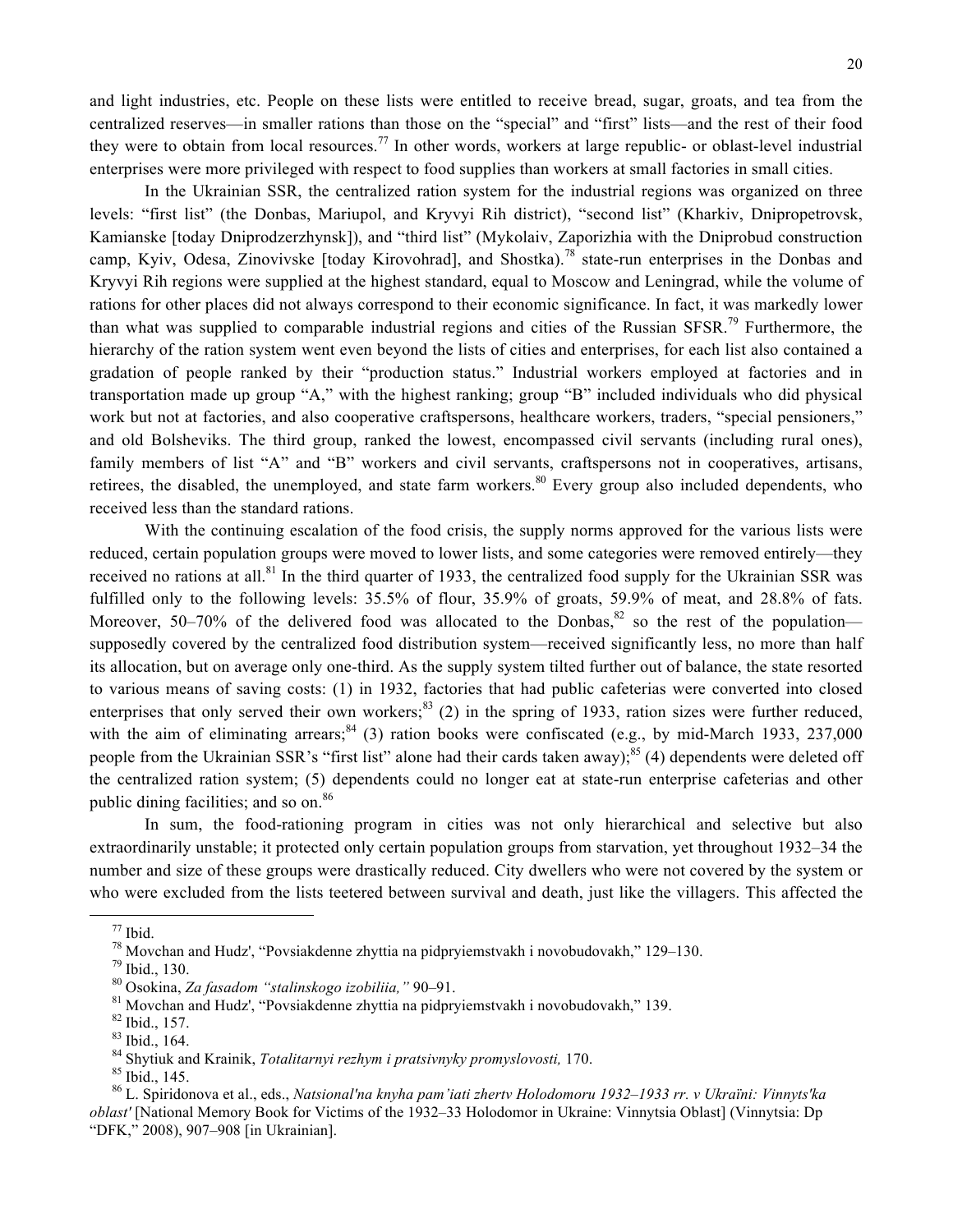dynamics of urban population losses during the famine: in 1933, relative losses due to excess deaths were 5.7 times less in cities than in villages, but in 1934 they actually slightly exceeded the corresponding rural rate (6.7 per 1,000 population in cities and 5.6 in villages). The excess deaths in 1932–34 spiked in 1933: this year accounted for 91% of the rural deaths and 67% of the urban deaths. This suggests that compared to rural areas, the 1932–34 famine was much less intense in cities, but lasted slightly longer. A seasonal analysis of excess deaths in 1933 shows that the majority of the losses were concentrated in the six months from March to August; furthermore, 90% of the rural excess deaths occurred during these months, compared to 77.5% of the urban excess deaths. 87

This article presents the first-ever estimate of direct losses from the Holodomor by sex and age. Our research showed differences not only in intensity between rural and urban losses, but also in their age structure. The high mortality among children was obviously a result of their vulnerability and susceptibility to mass starvation. Direct losses of minors in rural areas per 1,000 population were higher than in cities: 5.7 times higher for children aged 0–4 years, 8 times for ages 5–9, and 12 times for ages 10–14. The considerably lower excess deaths for children in urban areas can be explained not only by the differences in the general ration system for the urban and rural populations, but also by better state financing of urban institutions for children, particularly schools. Thus, according to data from the All-Ukrainian Administration of Public Nutrition (Vukoopkharch) under the UkrSSR Commissariat of Education, in the first half of 1932 the planned centralized meal plan system covered 55% of the urban schoolchildren but only 35% the rural ones. In reality, these rates ranged between 24.8% and 88% in various urban populations of the Ukrainian SSR, much higher than the actual 15–20% in the rural populations. 88

In general, children's nutrition levels depended on their parents' status and place on the food supply list,<sup>89</sup> and on the given situation with provisioning their particular institutions and population centers, but undeniably the rations designated for children were much smaller, and some types of food were not available for children on the "third list."<sup>90</sup> As for state-run children's institutions (orphanages, penitentiary "colonies" etc.), they received deliveries from centralized and local resources, but as the food crisis became more acute, the supply of foodstuffs deteriorated, especially in rural areas. The state wanted to transfer responsibility for feeding children to the collective farms, but after the confiscation of all local food reserves, such resources were nonexistent. The ration norms for children's institutions and agencies were reduced, and children's institutions were often deleted off the centralized distribution, especially in regions that failed to meet the grain quotas.<sup>91</sup> With the absence of local food reserves, children in the custody of these state-run institutions stopped receiving the centralized deliveries—and decentralized procurements with the right to freely purchase food were banned—they were practically condemned to death by starvation.

Significant differences in the distribution by age of direct losses in the urban and rural population are seen in the mortality of people of young and middle working ages. First, losses due to excess death among 20– 24-year-old rural dwellers are nine times higher than among city dwellers. This may be explained by urban postsecondary students being covered by the food-rationing program; $^{92}$  they received mainly bread, and were occasionally given groats and sugar from state stores. Students at factory schools, which combined education

<sup>87</sup> Oleh Volovyna [Wolowyna], "Pomisiachnyi rozpodil demohrafichnykh vtrat vnaslidok holodu 1933 r. v Ukraïni" [Monthly distribution of demographic losses as a result of the 1933 famine in Ukraine] in *Holod v Ukraïni u pershii polovyni XX st.*, 233–242 [in Ukrainian].<br><sup>88</sup> Stanislav Kul'chyts'kyi and Ievheniia Shatalina, "Stanovyshche ditei na Ukraïni u 1931–1933 rr.: Dokumental'na

rozpovid'" [Conditions for children in Ukraine in 1931–33: A story in documents] (Kyiv: Instytut istoriï AN URSR, preprint 9, 1989), 18 [in Ukrainian].<br><sup>89</sup> Osokina, *Za fasadom "stalinskogo izobiliia*," 91.<br><sup>90</sup> Ibid., 252.<br><sup>91</sup> Kulchytskyi and Shatalina, "Stanovyshche ditei na Ukraïni u 1931–1933 rr.," 6–7, 12, 16, 21.<br><sup>92</sup> Movchan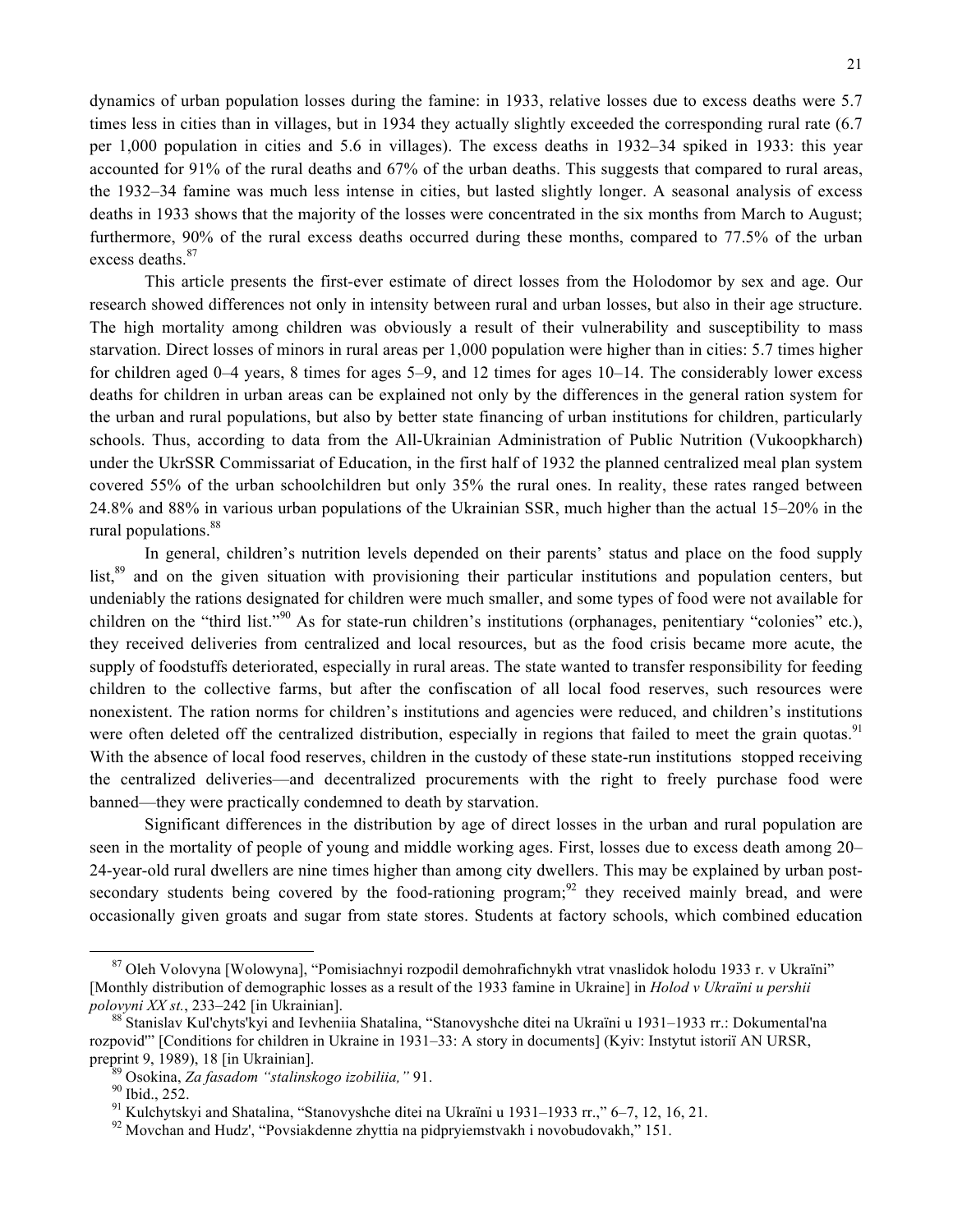with work, received rations commensurate with those of industrial workers, while students at engineering colleges and universities were fed in accordance with the norms for workers in those sectors; those who studied at non-industrial institutions were fed in accordance with the norms for civil servants.<sup>93</sup> Therefore, for many young people, admission to institutions of higher learning and the opportunity to eat in their cafeterias actually saved their lives; nonetheless, the rations for educational establishments varied significantly and were constantly changing, subject to many factors.

Second, urban losses for all age groups from 15 to 35 years were almost identical and relatively low, with a noticeable increase after 35–40 years; meanwhile, in the countryside, the abrupt rise in excess deaths occurred much earlier, at 25 years. The disparity between losses in the urban and rural population aged 30 to 49 years is 6–7 times. As has already been noted, residents of cities and workers at industrial enterprises had more opportunities to get food; however, their chances for survival were significantly reduced as the rations grew smaller, they were shut out of closed cafeterias, and were taken off rations lists altogether. The situation in rural Ukraine, on the other hand, was truly catastrophic—especially after the 1933 ban on peasants going abroad to Russia or Belarus in search of food.<sup>94</sup> In the rural areas, if collective farms had available resources, it was possible to organize public catering, but this usually happened only when big jobs were being carried out (including sowing and harvesting), and meals were available only to those who actually worked in the fields.

In sum, the differences we identified in the level and age distribution of urban and rural population losses in the Ukrainian SSR in 1932–34 were the result of an intricate complex of political and socioeconomic factors that created different survival opportunities for (rural) peasants and (urban) workers. The significant excess deaths in the rural population are explained primarily by the total government confiscation of grain and provisions and the absence of other means of subsistence, whereas city dwellers' mortality was affected by distorted and sporadic supply and standardized distribution of food. Independent investigations attest that there was a definite social differentiation in urban population mortality during the famine.<sup>95</sup> Facing disaster conditions, the Soviet state did more than simply establish a classist and societal-production hierarchy in the food rationing program, it also divided people into "necessary" and "unnecessary" categories, giving the former a chance at life and condemning the latter to death by starvation.

## **Conclusions**

Research on the Holodomor has been mainly conducted in two different modes—demographic and historical, with practically no interaction between the two. We have attempted to show the importance of a combined application of demographic and historical methods, to gain a real understanding of the Holodomor and its effects. The results of our demographic analysis show that not only the rural but also the urban population suffered from famine in Soviet Ukraine, with significant differences in the dynamics and age distribution of the respective losses. This raises questions whose answers can be found only by focusing on historical context.

The first question is why people in cities suffered excess deaths, and why these losses were quite substantial in spite of the prevailing notion of the Holodomor as a tragedy of the Ukrainian countryside. Here, historical analysis allows us to establish that the policies enacted by Stalin's government condemned a portion

<sup>&</sup>lt;sup>93</sup> Osokina, *Za fasadom "stalinskogo izobiliia*, " 95, 124.<br><sup>94</sup> "Direktiva TsK VKP(b) i SNK SSSR o predotvrashchenii massovogo vyezda golodaiushchikh krest'ian, 22 ianvaria 1933 g." [Directive of the Central Committee of the All-Union Communist Party (Bolshevik) and the USSR Soviet of People's Commissars dated January 22, 1933 "On the Prevention of a Mass Exodus of Starving Peasants"] in *Tragediia*  sovetskoi derevni: Kollektivizatsiia i raskulachivanie: Dokumenty i materialy v 5 tomakh, 1927–1939, 634.<br><sup>95</sup> Nataliia Levchuk, "Sotsial'na dyferentsiatsiia smertnosti naselennia m. Lebedyn pid chas Holodomoru u 1933 r."

<sup>[</sup>Social differentiation of mortality in the city of Lebedyn during the Holodomor in 1933], *Demohrafiia ta sotsial'na ekonomika* [Demographic and Social Economics] 1 (2015): 137–49 [in Ukrainian].